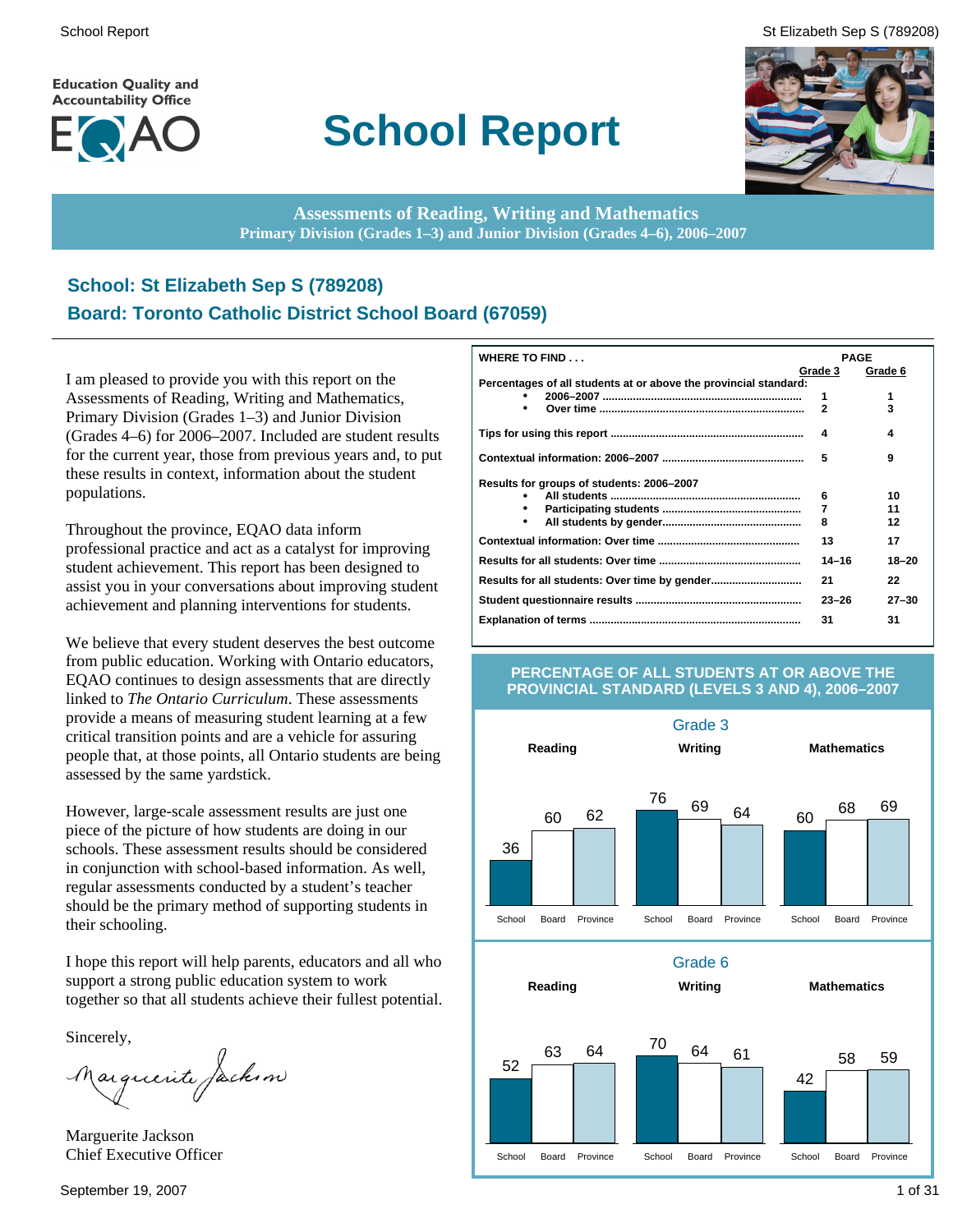#### **RESULTS FOR ALL STUDENTS AT OR ABOVE THE PROVINCIAL STANDARD (LEVELS 3 AND 4) OVER TIME** Percentage of Students: Grade 3 2002–2003 2003–2004 2004–2005 2005–2006 Reading Mathematics **Mathematics** Mathematics **Mathematics SCHOOL** BOARD **PROVINCE** 2006–2007 *6 243 25* **2006–2007** *6 501 20* **2005–2006** *6 581 28* **2004–2005** *7 059 26* **2003–2004** *7 033 19* **2002–2003** Board School **Total Number of Grade 3 Students** 42 50 64 95 36 53 69 68 100 76 <sup>53</sup> <sup>58</sup> 71 100 60 <sup>49</sup> <sup>53</sup> <sup>55</sup>  $62 \t60$   $58 \t62 \t63$   $70 \t69$ 54 <sup>63</sup> <sup>61</sup> <sup>66</sup> <sup>68</sup> 57 <sup>64</sup> <sup>66</sup> <sup>68</sup> <sup>69</sup> <sup>55</sup> <sup>58</sup> <sup>61</sup> <sup>64</sup> <sup>64</sup> <sup>50</sup> <sup>54</sup> <sup>59</sup> <sup>62</sup> <sup>62</sup>

Province

*131 012*

*132 782*

*135 740*

*141 245*

*140 860*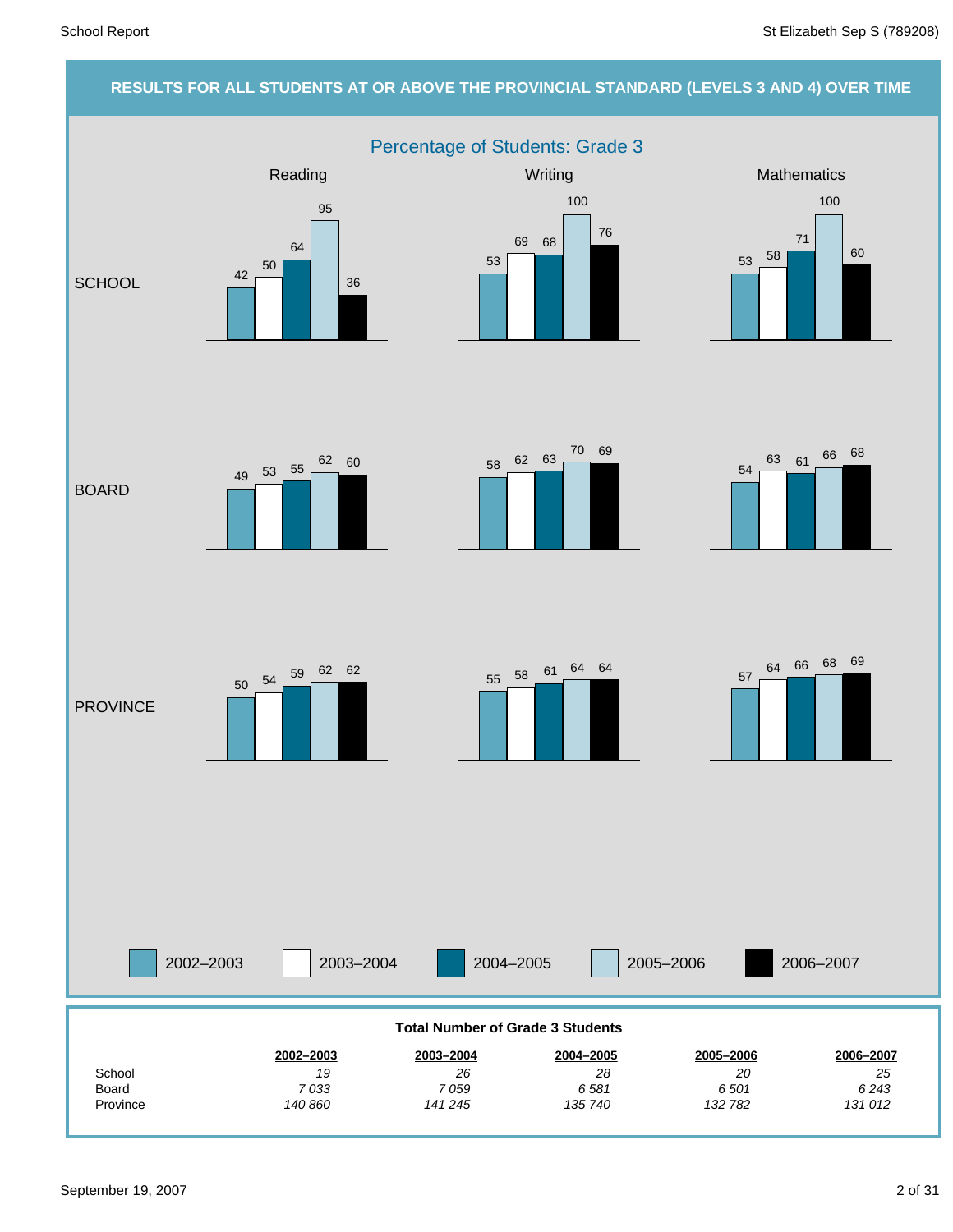### **RESULTS FOR ALL STUDENTS AT OR ABOVE THE PROVINCIAL STANDARD (LEVELS 3 AND 4) OVER TIME** Percentage of Students: Grade 6 2002–2003 2003–2004 2004–2005 2005–2006 Reading Mathematics **Mathematics** Mathematics **Mathematics SCHOOL** BOARD **PROVINCE** 2006-2007 *145 901 7 061 33* **2006–2007** *146 711 7 029 23* **2005–2006** *143 421 6 858 23* **2004–2005** *146 169 6 806 24* **2003–2004** *144 676 6 899 23* **2002–2003** Province Board **School Total Number of Grade 6 Students** 61 75 57 70 52 52 62 70 57 70 70 67 70 61 42  $57$  58 58 61 63 58 57 58 65 64 <sup>51</sup> <sup>57</sup> <sup>54</sup> <sup>58</sup> <sup>58</sup> <sup>53</sup> <sup>57</sup> <sup>60</sup> <sup>61</sup> <sup>59</sup> <sup>54</sup> <sup>54</sup> <sup>59</sup> <sup>61</sup> <sup>61</sup> <sup>56</sup> <sup>58</sup> <sup>63</sup> <sup>64</sup> <sup>64</sup>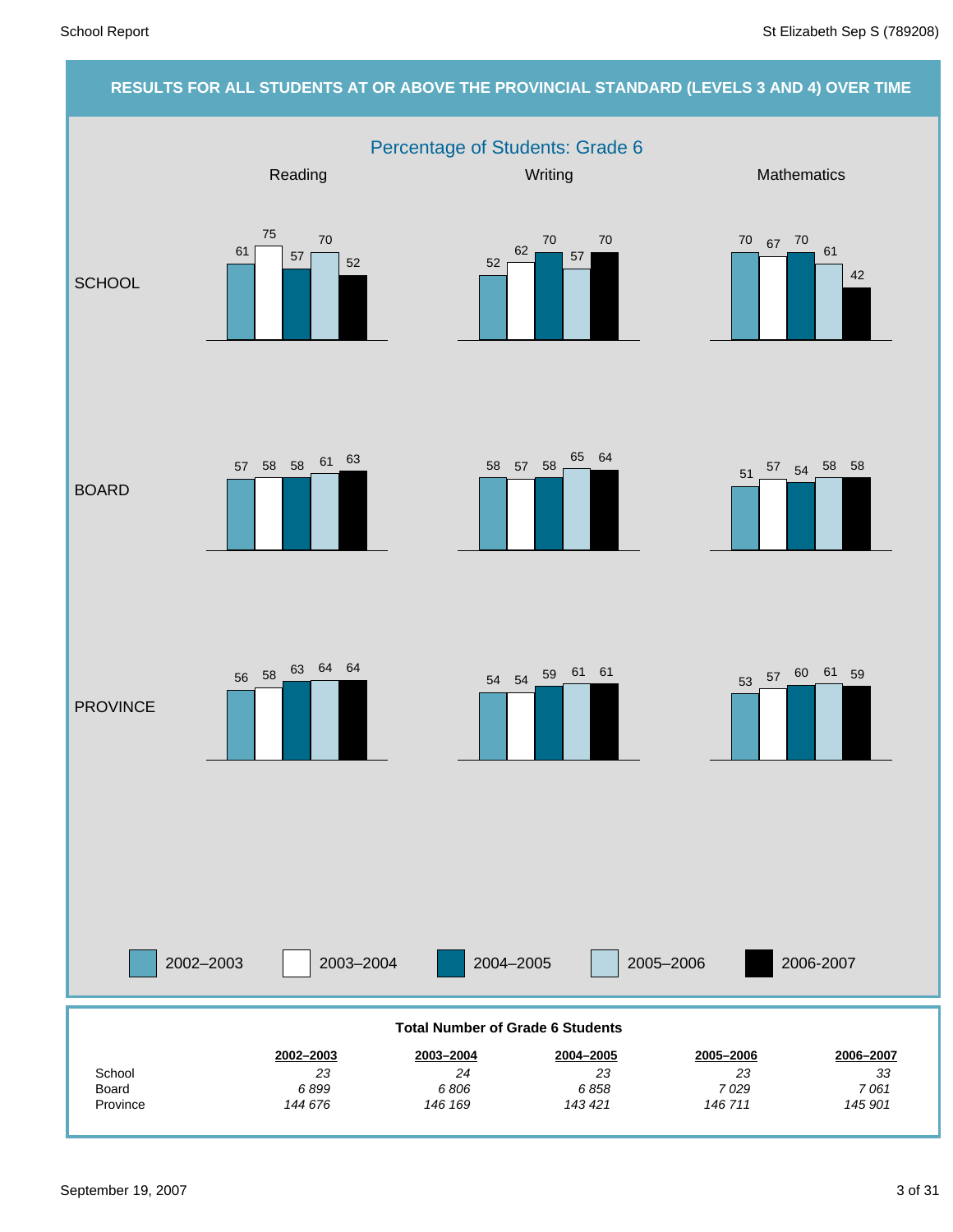Each school or board is unique. To appreciate the distinctive character of a school or board, look at the contextual information to understand the features and characteristics of the community it serves.

#### $C<sub>3</sub>$

Every assessment captures the performance of students at one point in time each year. Consider the results along with other information about students' achievement in reading, writing and mathematics.

 $\alpha$ 

Exercise caution when interpreting results for small schools or boards. Results may vary considerably from year to year, and differences may look exaggerated. For example, in a school of 20 students, a difference of 10% represents only two students.

 $C<sub>3</sub>$ 

Trends may be difficult to identify or to interpret. This is especially true in small schools or boards, or in schools where there is a high turnover in the student population.

#### $C<sub>3</sub>$

EQAO values students' privacy. Results are not reported publicly for schools where fewer than 15 students participated, because it might be possible to identify individual students.

### **TIPS ABOUT THIS SCHOOL OR BOARD REPORT**

This report shows how well students have met curriculum expectations to the end of the Primary Division and the end of the Junior Division. Students complete a set of test booklets that allow them to show what they have learned in reading, writing and mathematics. The assessments are based on *The Ontario Curriculum.*

#### **This report includes**

- $\bullet$  results for this year
- a comparison of results over the past five years to aid in monitoring improvement
- $\bullet$  information about the characteristics of the students who participated
- summary graphs showing the percentage of students achieving the provincial standard in reading, writing and mathematics
- detailed tables and graphs showing results for all levels of achievement, results for gender and participation information
- student questionnaire results
- an explanation of all terms used in this report.

#### **How to use this report**

- ¨ Examine the contextual information to understand the similarities and differences between the school, the board and the province; the board and the province. Consider the challenges that any differences might present.
- Examine the results for reading, writing and mathematics.
	- Are these results consistent with what you would expect?
	- · How do the school results compare to the board and the province; the board results compare to the province?
	- How do these results compare over time?
	- What influence might students' attitudes have on student performance?
- Speak to the school principal or the school council chair about the goals for school improvement related to reading, writing and mathematics.

The Education Quality and Accountability Office is an independent agency that gathers information about student achievement through province-wide assessments. Each year, all Grade 3 and Grade 6 students across Ontario take part in these assessments of reading, writing and mathematics. Individual results are reported to students and to parents and guardians. School, board and provincial results are released publicly.

Learn more about us at www.eqao.com.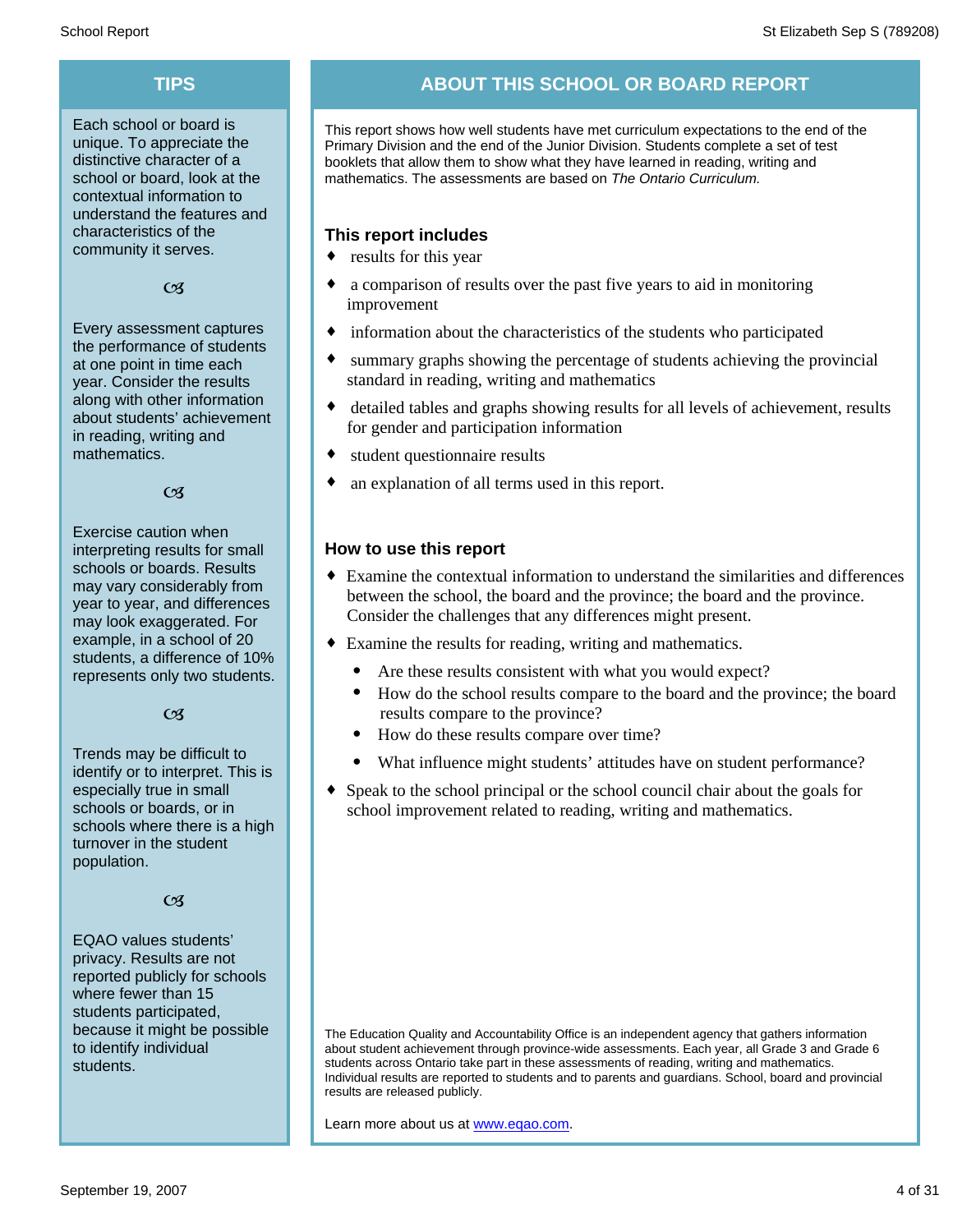### **Contextual Information: Grade 3\***

This information provides a context for interpreting the school's results.

| <b>Demographic Information</b>                        | <b>School</b>         |                | <b>Board</b> |         | <b>Province</b>                              |          |
|-------------------------------------------------------|-----------------------|----------------|--------------|---------|----------------------------------------------|----------|
| <b>Enrolment</b>                                      |                       |                |              |         |                                              |          |
| Number of Grade 3 students                            |                       | 25             |              | 6 2 4 3 |                                              | 131 012  |
| Number of classes with Grade 3 students               |                       |                |              | 424     |                                              | 8693     |
| Number of schools with Grade 3 classes                |                       | Not applicable |              | 169     |                                              | 3 3 7 8  |
|                                                       |                       |                |              |         | Number Percent Number Percent Number Percent |          |
| Gender                                                |                       |                |              |         |                                              |          |
| Female                                                | 14                    | 56%            | 3 0 9 6      | 50%     | 63 830                                       | 49%      |
| Male                                                  | 11                    | 44%            | 3 1 4 7      | 50%     | 67167                                        | 51%      |
| Gender not specified                                  | 0                     | $0\%$          | 0            | $0\%$   | 15                                           | ${<}1\%$ |
| <b>Student Status</b>                                 |                       |                |              |         |                                              |          |
| ESL/ELD learners**                                    | 5                     | 20%            | 206          | 3%      | 10 116                                       | 8%       |
| Students with special needs (excluding gifted)**      | 1                     | 4%             | 853          | 14%     | 16 575                                       | 13%      |
| <b>Place of Birth</b>                                 |                       |                |              |         |                                              |          |
| Born in Canada                                        | 17                    | 68%            | 5 181        | 83%     | 116 315                                      | 89%      |
| Born outside Canada                                   | 8                     | 32%            | 1037         | 17%     | 14 279                                       | 11%      |
| In Canada less than one year                          | 1                     | 4%             | 42           | 1%      | 1709                                         | 1%       |
| In Canada one year or more but less than three years  | 4                     | 16%            | 282          | 5%      | 3 0 20                                       | 2%       |
| In Canada three years or more                         | 3                     | 12%            | 704          | 11%     | 8066                                         | 6%       |
| Language                                              |                       |                |              |         |                                              |          |
| First language learned at home was other than English | 8                     | 32%            | 1903         | 30%     | 22 434                                       | 17%      |
| <b>Year Student Entered Current School</b>            |                       |                |              |         |                                              |          |
| 2006-2007                                             | 2                     | 8%             | 691          | 11%     | 17516                                        | 13%      |
| 2005-2006                                             | 6                     | 24%            | 659          | 11%     | 19614                                        | 15%      |
| 2004-2005                                             | 7                     | 28%            | 756          | 12%     | 20 917                                       | 16%      |
| Prior to 2004-2005                                    | 10                    | 40%            | 4 106        | 66%     | 71 675                                       | 55%      |
| Data not available                                    | $\mathcal O$          | 0%             | 31           | $<$ 1%  | 1 2 9 0                                      | 1%       |
| <b>Year Student Entered Current Board</b>             |                       |                |              |         |                                              |          |
| 2006-2007                                             | $\boldsymbol{l}$      | 4%             | 348          | 6%      | 8 5 3 9                                      | 7%       |
| 2005-2006                                             | 5                     | 20%            | 402          | 6%      | 12 968                                       | 10%      |
| 2004-2005                                             | $\overline{4}$        | 16%            | 509          | 8%      | 15 866                                       | 12%      |
| Prior to 2004-2005                                    | 15                    | 60%            | 4934         | 79%     | 77 908                                       | 59%      |
| Data not available                                    | $\boldsymbol{\theta}$ | $0\%$          | 50           | 1%      | 15731                                        | 12%      |

\* Contextual data pertaining to gender, student status, school background, place of birth, language learned at home and year entered school and board are provided by schools and/or boards through the Student Data Collection process. Some data may be missing because they were not reported by the school.

\*\* See the Explanation of Terms.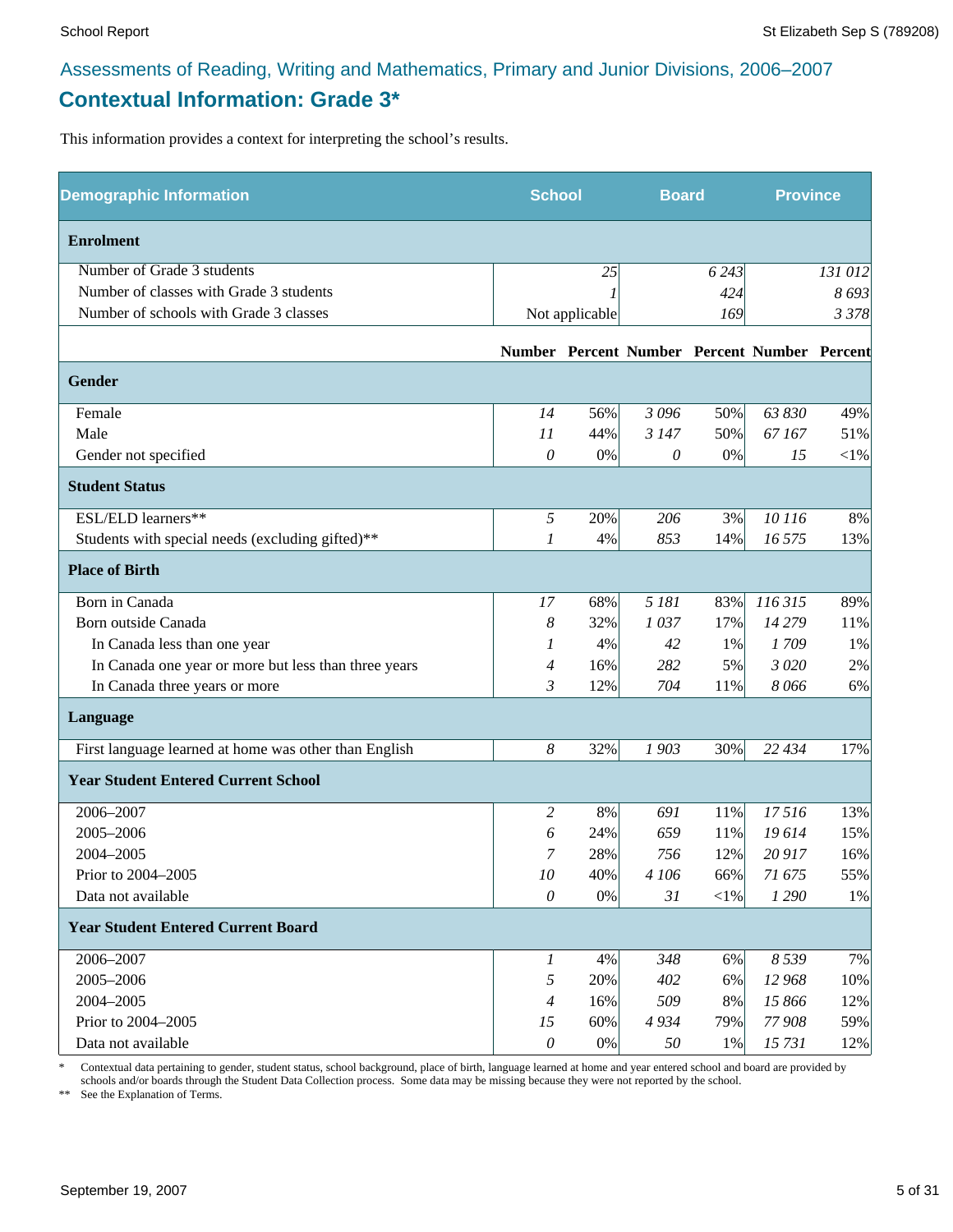$Number of Students$ 

**Grade 3: Writing\***

**Exempt**  $1$  1

*Number of Students 25*

**Grade 3: Mathematics\***

*Participating* Students

 **No Data**

**At or Above Provincial Standard (Levels 3 and 4) †**

 **NE1\*\* Level 1 Level 2 Level 3 Level 4**

#### Results in Reading, Writing and Mathematics, 2006–2007 **Grade 3: All Students††**

**Board** *6 083*

**69%**

**68%**

4% 1% 95%  $<$ 1% 3% 24% 55% 13%

**Board** *6 243*

4% 1% 95% 1%  $<$ 1% 25% 61% 8%

| <b>Grade 3: Reading*</b>                                                                                    |                |      |                       |                            |  |  |  |  |
|-------------------------------------------------------------------------------------------------------------|----------------|------|-----------------------|----------------------------|--|--|--|--|
| Number of Students                                                                                          | <b>School</b>  | 25   | <b>Board</b><br>6 083 | <b>Province</b><br>127 618 |  |  |  |  |
|                                                                                                             | #              | $\%$ | $\%$                  | $\%$                       |  |  |  |  |
| Level 4                                                                                                     | 0              | 0%   | 8%                    | 6%                         |  |  |  |  |
| Level 3                                                                                                     | 9              | 36%  | 52%                   | 55%                        |  |  |  |  |
| Level 2                                                                                                     | 12             | 48%  | 25%                   | 25%                        |  |  |  |  |
| Level 1                                                                                                     | $\overline{c}$ | 8%   | 7%                    | 6%                         |  |  |  |  |
| $NE1**$                                                                                                     |                | 4%   | 2%                    | 2%                         |  |  |  |  |
| Participating<br><b>Students</b>                                                                            | 24             | 96%  | 95%                   | 95%                        |  |  |  |  |
| No Data                                                                                                     | 0              | 0%   | 1%                    | 1%                         |  |  |  |  |
| <b>Exempt</b>                                                                                               |                | 4%   | 4%                    | 4%                         |  |  |  |  |
| <b>At or Above</b><br>36%<br><b>Provincial Standard</b><br>(Levels 3 and 4) <sup><math>\dagger</math></sup> |                |      | 60%                   | 62%                        |  |  |  |  |

**School**

**School**

**76%**

**60%**

4% 0% 96% 0% 0% 36% 52% 8%

4% 0% 96% 0% 0% 20% 72% 4%







**Provincial Standard (Levels 3 and 4) †**

\* Because percentages in tables and graphs are rounded, and because graphs do not show all reporting categories, percentages may not add to 100.

**69%**

3% 1% 95%  $<$ 1% 3%  $24%$ 57% 11%

**Province** *127 618*

**Province** *130 996*

30%

See the Explanation of Terms.

**Exempt** *1* 

*Participating Students*

 **No Data**

**At or Above**

 **NE1\*\* Level 1 Level 2 Level 3 Level 4**

† These percentages are based on the actual number of students and cannot be calculated simply by adding the rounded percentages of students at Levels 3 and 4.

Some French Immersion students did not write all components of the assessment in Grade 3; the numbers shown are based on the number of students who were expected to write each component.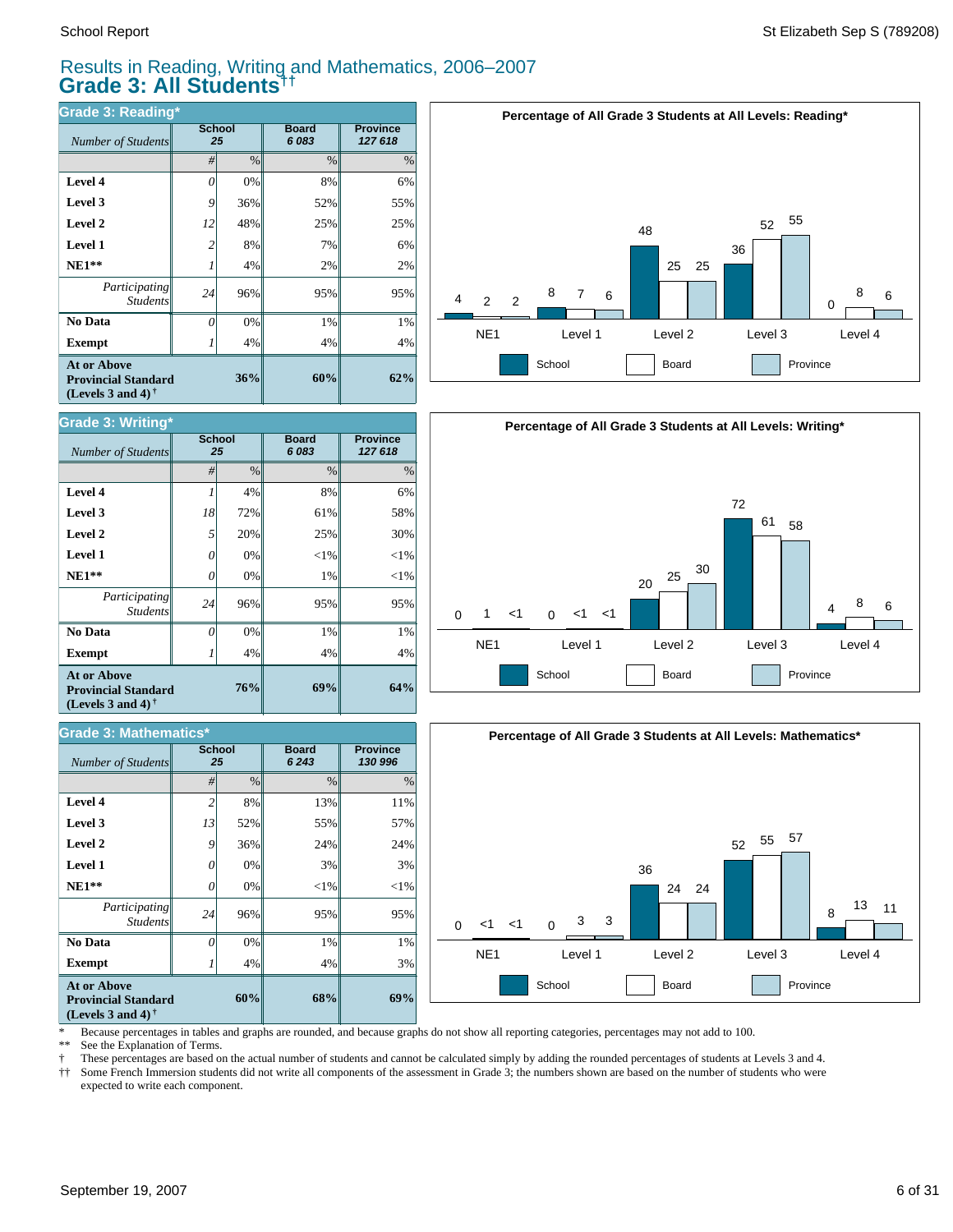#### Results in Reading, Writing and Mathematics, 2006–2007

### **Grade 3: Participating Students (excludes "no data" and "exempt" categories)**

| Number of Students                                                             | <b>School</b><br>24 |               | <b>Board</b><br>5768 | <b>Province</b><br>121 001 |  |
|--------------------------------------------------------------------------------|---------------------|---------------|----------------------|----------------------------|--|
|                                                                                | #                   | $\frac{0}{0}$ | $\frac{0}{0}$        | $\frac{0}{0}$              |  |
| Level 4                                                                        | ſ                   | 0%            | 9%                   | 7%                         |  |
| Level 3                                                                        | 9                   | 38%           | 55%                  | 58%                        |  |
| Level 2                                                                        | 12                  | 50%           | 27%                  | 26%                        |  |
| Level 1                                                                        | 2                   | 8%            | 7%                   | 7%                         |  |
| $NE1**$                                                                        |                     | 4%            | 2%                   | 2%                         |  |
| <b>At or Above</b><br><b>Provincial Standard</b><br>(Levels 3 and 4) $\dagger$ |                     | 38%           | 64%                  | 65%                        |  |



| <b>Grade 3: Writing*</b>                                                       |                     |               |                      |                            |  |  |  |  |
|--------------------------------------------------------------------------------|---------------------|---------------|----------------------|----------------------------|--|--|--|--|
| Number of Students                                                             | <b>School</b><br>24 |               | <b>Board</b><br>5779 | <b>Province</b><br>121 235 |  |  |  |  |
|                                                                                | #                   | $\frac{0}{0}$ | $\frac{0}{0}$        | $\frac{0}{0}$              |  |  |  |  |
| Level 4                                                                        |                     | 4%            | 8%                   | 6%                         |  |  |  |  |
| Level 3                                                                        | 18                  | 75%           | 65%                  | 61%                        |  |  |  |  |
| Level 2                                                                        | 5                   | 21%           | 26%                  | 31%                        |  |  |  |  |
| Level 1                                                                        | 0                   | 0%            | $<$ 1%               | $<$ 1%                     |  |  |  |  |
| $NE1**$                                                                        |                     | 0%            | 1%                   | $<$ 1%                     |  |  |  |  |
| <b>At or Above</b><br><b>Provincial Standard</b><br>(Levels 3 and 4) $\dagger$ |                     | 79%           | 73%                  | 68%                        |  |  |  |  |



| <b>Grade 3: Mathematics*</b>                                                                                |                          |               |                      |                            |  |  |  |  |  |
|-------------------------------------------------------------------------------------------------------------|--------------------------|---------------|----------------------|----------------------------|--|--|--|--|--|
| Number of Students                                                                                          | <b>School</b><br>24      |               | <b>Board</b><br>5938 | <b>Province</b><br>125 095 |  |  |  |  |  |
|                                                                                                             | #                        | $\frac{0}{0}$ | $\frac{0}{0}$        | $\frac{0}{0}$              |  |  |  |  |  |
| Level 4                                                                                                     | $\overline{\mathcal{L}}$ | 8%            | 14%                  | 12%                        |  |  |  |  |  |
| Level 3                                                                                                     | 13                       | 54%           | 57%                  | 60%                        |  |  |  |  |  |
| Level 2                                                                                                     | 9                        | 38%           | 26%                  | 25%                        |  |  |  |  |  |
| Level 1                                                                                                     | O                        | 0%            | 3%                   | 3%                         |  |  |  |  |  |
| $NE1**$                                                                                                     | Ω                        | 0%            | ${<}1\%$             | $<$ 1%                     |  |  |  |  |  |
| <b>At or Above</b><br>62%<br><b>Provincial Standard</b><br>(Levels 3 and 4) <sup><math>\dagger</math></sup> |                          |               | 71%                  | 72%                        |  |  |  |  |  |



\* Because percentages in tables and graphs are rounded, percentages may not add to 100.<br>\*\* See the Explanation of Terms See the Explanation of Terms.

† These percentages are based on the actual number of students and cannot be calculated simply by adding the rounded percentages of students at Levels 3 and 4.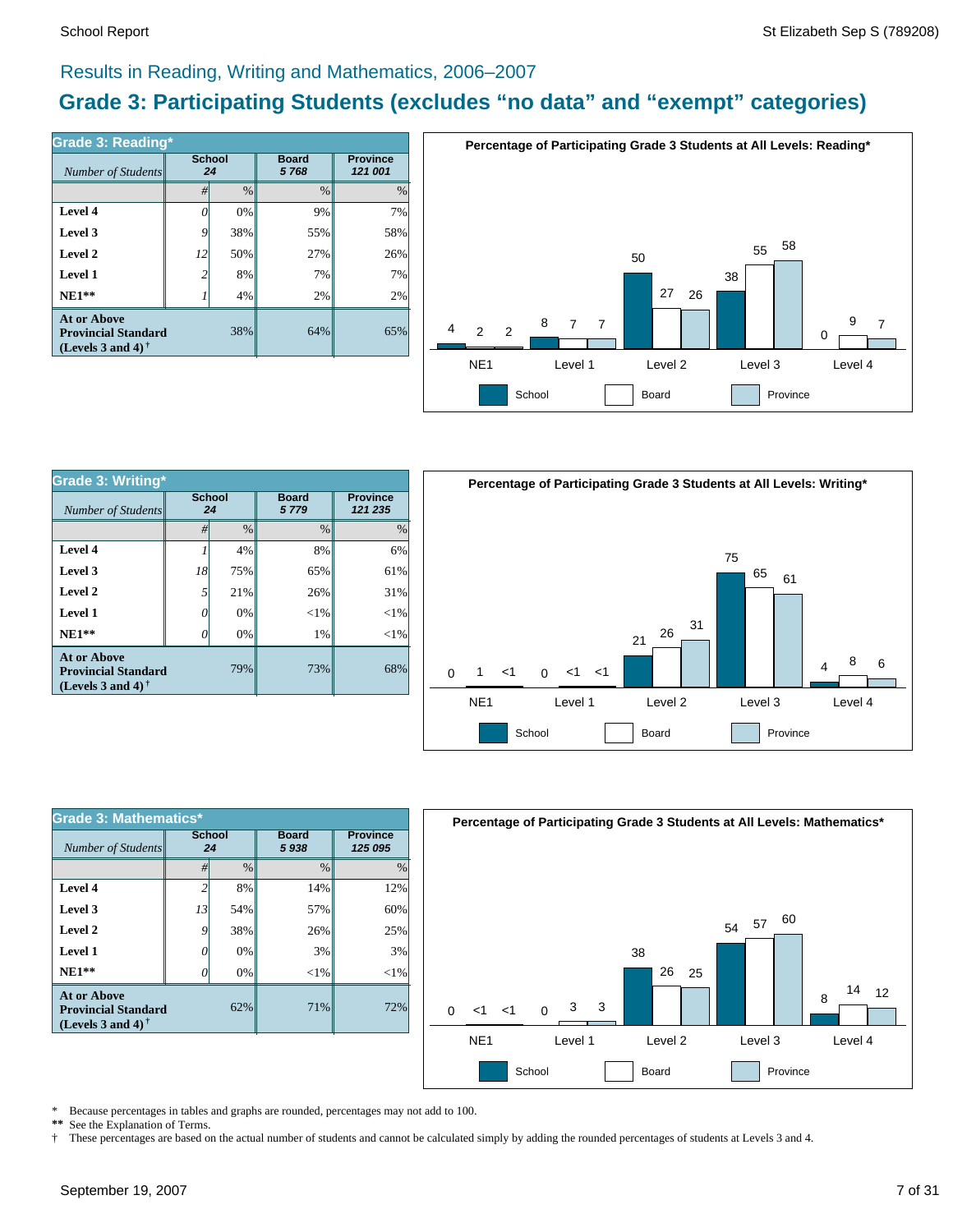### Results in Reading, Writing and Mathematics, 2006–2007

### **Grade 3: Gender††**

| Grade 3: School*                                                                                     |                      |             |                      |             |                    |             |  |  |
|------------------------------------------------------------------------------------------------------|----------------------|-------------|----------------------|-------------|--------------------|-------------|--|--|
|                                                                                                      | Reading              |             | <b>Writing</b>       |             | <b>Mathematics</b> |             |  |  |
| Number of Students                                                                                   | <b>Female</b><br>N/R | Male<br>N/R | <b>Female</b><br>N/R | Male<br>N/R | Female<br>N/R      | Male<br>N/R |  |  |
| Level 4                                                                                              | N/R                  | N/R         | N/R                  | N/R         | N/R                | N/R         |  |  |
| Level 3                                                                                              | N/R                  | N/R         | N/R                  | N/R         | N/R                | N/R         |  |  |
| Level 2                                                                                              | N/R                  | N/R         | N/R                  | N/R         | N/R                | N/R         |  |  |
| Level 1                                                                                              | N/R                  | N/R         | N/R                  | N/R         | N/R                | N/R         |  |  |
| $NE1**$                                                                                              | N/R                  | N/R         | N/R                  | N/R         | N/R                | N/R         |  |  |
| <i>Participating</i><br><i>Students</i>                                                              | N/R                  | N/R         | N/R                  | N/R         | N/R                | N/R         |  |  |
| No Data                                                                                              | N/R                  | N/R         | N/R                  | N/R         | N/R                | N/R         |  |  |
| Exempt                                                                                               | N/R                  | N/R         | N/R                  | N/R         | N/R                | N/R         |  |  |
| <b>At or Above</b><br><b>Provincial Standard</b><br>(Levels 3 and 4) <sup><math>\dagger</math></sup> | N/R                  | N/R         | N/R                  | N/R         | N/R                | N/R         |  |  |

| Grade 3: Board*                                                                |                       |              |                       |                |                       |                 |  |  |
|--------------------------------------------------------------------------------|-----------------------|--------------|-----------------------|----------------|-----------------------|-----------------|--|--|
|                                                                                | Reading               |              |                       | <b>Writing</b> | <b>Mathematics</b>    |                 |  |  |
| Number of Students                                                             | <b>Female</b><br>2992 | Male<br>3091 | <b>Female</b><br>2992 | Male<br>3091   | <b>Female</b><br>3096 | Male<br>3 1 4 7 |  |  |
| Level 4                                                                        | 10%                   | 6%           | 10%                   | 5%             | 14%                   | 13%             |  |  |
| Level 3                                                                        | 56%                   | 49%          | 66%                   | 57%            | 55%                   | 54%             |  |  |
| Level 2                                                                        | 24%                   | 27%          | 19%                   | 31%            | 25%                   | 23%             |  |  |
| <b>Level 1</b>                                                                 | 5%                    | 9%           | ${<}1\%$              | 1%             | 2%                    | 3%              |  |  |
| $NE1**$                                                                        | 1%                    | 3%           | ${<}1\%$              | 1%             | ${<}1\%$              | ${<}1\%$        |  |  |
| Participating<br><i>Students</i>                                               | 96%                   | 94%          | 96%                   | 94%            | 96%                   | 94%             |  |  |
| No Data                                                                        | $1\%$                 | 1%           | 1%                    | 1%             | 1%                    | 1%              |  |  |
| <b>Exempt</b>                                                                  | 3%                    | 5%           | 3%                    | 5%             | 3%                    | 5%              |  |  |
| <b>At or Above</b><br><b>Provincial Standard</b><br>(Levels 3 and 4) $\dagger$ | 66%                   | 55%          | 76%                   | 62%            | 69%                   | 67%             |  |  |

| <b>Grade 3: Province*</b>                                                      |                        |                |                         |                |                    |                |  |  |
|--------------------------------------------------------------------------------|------------------------|----------------|-------------------------|----------------|--------------------|----------------|--|--|
|                                                                                | Reading                |                | <b>Writing</b>          |                | <b>Mathematics</b> |                |  |  |
| Number of Students                                                             | <b>Female</b><br>61875 | Male<br>65 728 | <b>Female</b><br>61 875 | Male<br>65 728 | Female<br>63 821   | Male<br>67 160 |  |  |
| Level 4                                                                        | 8%                     | 4%             | 9%                      | 3%             | 11%                | 11%            |  |  |
| Level 3                                                                        | 59%                    | 51%            | 64%                     | 53%            | 58%                | 56%            |  |  |
| Level 2                                                                        | 22%                    | 28%            | 23%                     | 36%            | 24%                | 23%            |  |  |
| Level 1                                                                        | 5%                     | 8%             | ${<}1\%$                | 1%             | 2%                 | 3%             |  |  |
| $NE1**$                                                                        | 1%                     | 2%             | ${<}1\%$                | 1%             | ${<}1\%$           | 1%             |  |  |
| <i>Participating</i><br><i>Students</i>                                        | 96%                    | 93%            | 96%                     | 94%            | 97%                | 95%            |  |  |
| No Data                                                                        | 1%                     | 1%             | 1%                      | 1%             | 1%                 | $1\%$          |  |  |
| <b>Exempt</b>                                                                  | 3%                     | 5%             | 3%                      | 5%             | 3%                 | $4\%$          |  |  |
| <b>At or Above</b><br><b>Provincial Standard</b><br>(Levels 3 and 4) $\dagger$ | 68%                    | 56%            | 73%                     | 56%            | 69%                | 68%            |  |  |

\* Because percentages in tables are rounded, percentages may not add to 100.<br>\*\* See the Explanation of Terms.

See the Explanation of Terms.

† These percentages are based on the actual number of students and cannot be calculated simply by adding the rounded percentages of students at Levels 3 and 4.<br>†† Results by gender include only students for whom gender dat

†† Results by gender include only students for whom gender data were available.

| <b>Percentage of All Grade 3 Students</b><br>at or Above Provincial Standard: School <sup>†</sup> |  |         |      |                    |             |  |  |  |
|---------------------------------------------------------------------------------------------------|--|---------|------|--------------------|-------------|--|--|--|
| Writing<br>Reading                                                                                |  |         |      | <b>Mathematics</b> |             |  |  |  |
|                                                                                                   |  |         |      |                    |             |  |  |  |
|                                                                                                   |  |         |      |                    |             |  |  |  |
|                                                                                                   |  |         |      |                    |             |  |  |  |
| N/R N/R                                                                                           |  | N/R N/R |      |                    | $N/R$ $N/R$ |  |  |  |
| Female                                                                                            |  |         | Male |                    |             |  |  |  |
|                                                                                                   |  |         |      |                    |             |  |  |  |



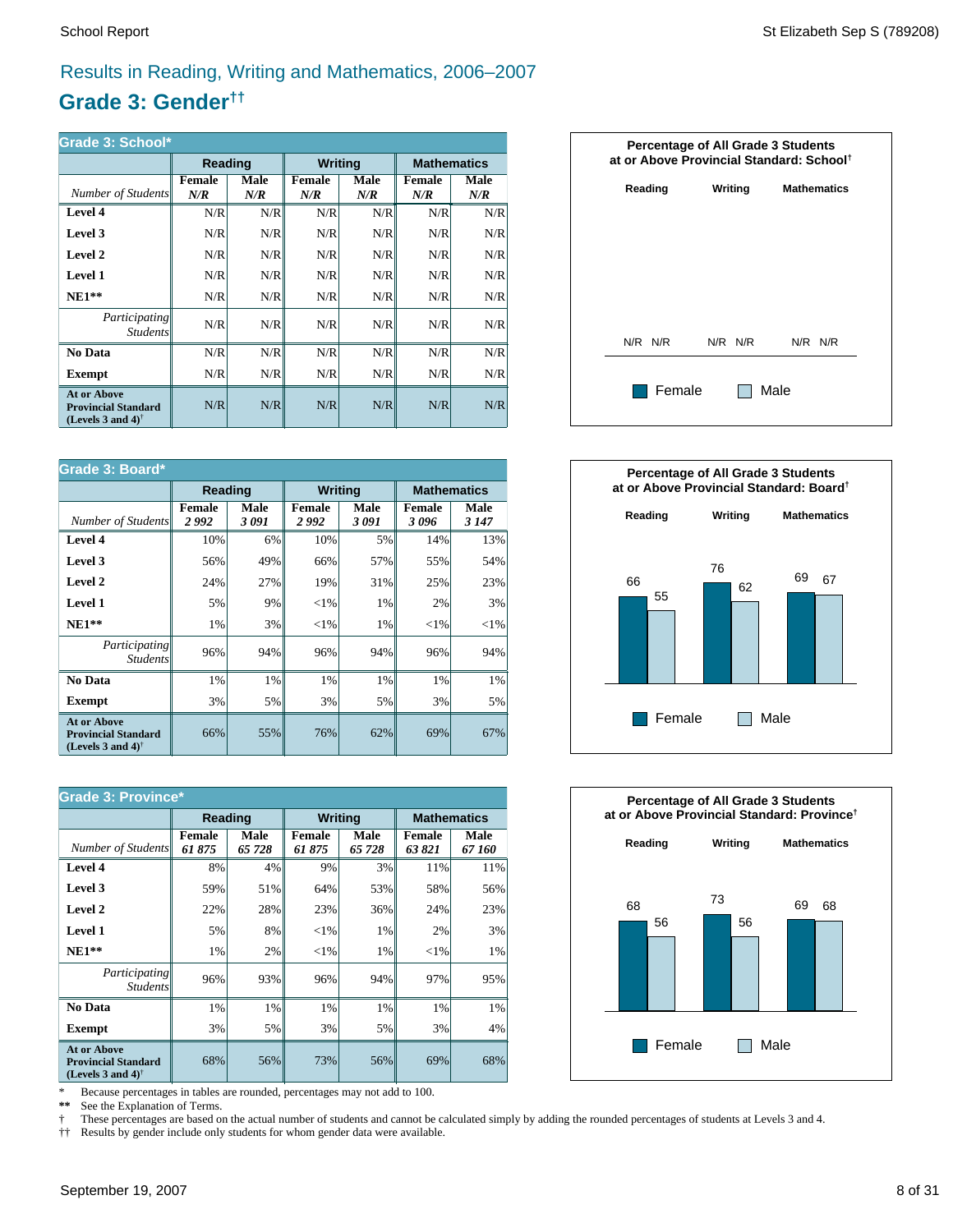### Assessments of Reading, Writing and Mathematics, Primary and Junior Divisions, 2006–2007 **Contextual Information: Grade 6\***

This information provides a context for interpreting the school's results.

| <b>Demographic Information</b>                        | <b>School</b>    |                | <b>Board</b> |            | <b>Province</b>                              |          |
|-------------------------------------------------------|------------------|----------------|--------------|------------|----------------------------------------------|----------|
| <b>Enrolment</b>                                      |                  |                |              |            |                                              |          |
| Number of Grade 6 students                            |                  | 33             |              | 7061       |                                              | 145 901  |
| Number of classes with Grade 6 students               |                  |                |              | 403        |                                              | 8 5 6 6  |
| Number of schools with Grade 6 classes                |                  | Not applicable |              | 169        |                                              | 3 1 9 5  |
|                                                       |                  |                |              |            | Number Percent Number Percent Number Percent |          |
| <b>Gender</b>                                         |                  |                |              |            |                                              |          |
| Female                                                | 19               | 58%            | 3438         | 49%        | 70 863                                       | 49%      |
| Male                                                  | 14               | 42%            | 3 623        | 51%        | 75 036                                       | 51%      |
| Gender not specified                                  | $\theta$         | 0%             | 0            | 0%         | 2                                            | ${<}1\%$ |
| <b>Student Status</b>                                 |                  |                |              |            |                                              |          |
| ESL/ELD learners**                                    | $\boldsymbol{8}$ | 24%            | 234          | 3%         | 6630                                         | 5%       |
| Students with special needs (excluding gifted)**      | 5                | 15%            | 1322         | 19%        | 24 633                                       | 17%      |
| <b>Place of Birth</b>                                 |                  |                |              |            |                                              |          |
| Born in Canada                                        | 22               | 67%            | 5 760        | 82%        | 127738                                       | 88%      |
| Born outside Canada                                   | 11               | 33%            | 1 2 8 2      | 18%        | 17733                                        | 12%      |
| In Canada less than one year                          | 3                | 9%             | 42           | 1%         | 2 163                                        | 1%       |
| In Canada one year or more but less than three years  | 4                | 12%            | 301          | 4%         | 3019                                         | 2%       |
| In Canada three years or more                         | $\overline{4}$   | 12%            | 935          | 13%        | 11 035                                       | 8%       |
| Language                                              |                  |                |              |            |                                              |          |
| First language learned at home was other than English | 11               | 33%            | 2 5 7 3      | 36%        | 24 183                                       | 17%      |
| <b>Year Student Entered Current School</b>            |                  |                |              |            |                                              |          |
| 2006-2007                                             | 4                | 12%            | 733          | 10%        | 31 824                                       | 22%      |
| 2005-2006                                             | 8                | 24%            | 702          | 10%        | 19410                                        | 13%      |
| 2004-2005                                             | 3                | 9%             | 495          | 7%         | 17412                                        | 12%      |
| Prior to 2004-2005                                    | 18               | 55%            | 5 1 1 9      | 72%        | 75 021                                       | 51%      |
| Data not available                                    | $\theta$         | $0\%$          | 12           | $<\!\!1\%$ | 2 2 3 4                                      | $2\%$    |
| <b>Year Student Entered Current Board</b>             |                  |                |              |            |                                              |          |
| 2006-2007                                             | $\mathfrak{Z}$   | 9%             | 334          | 5%         | 9764                                         | 7%       |
| 2005-2006                                             | 6                | 18%            | 362          | 5%         | 13 069                                       | 9%       |
| 2004-2005                                             | 2                | 6%             | 282          | 4%         | 14 101                                       | 10%      |
| Prior to 2004-2005                                    | 22               | 67%            | 6047         | 86%        | 88 527                                       | 61%      |
| Data not available                                    | $\theta$         | $0\%$          | 36           | 1%         | 20 440                                       | 14%      |

\* Contextual data pertaining to gender, student status, school background, place of birth, language learned at home and year entered school and board are provided by schools and/or boards through the Student Data Collection process. Some data may be missing because they were not reported by the school.

\*\* See the Explanation of Terms.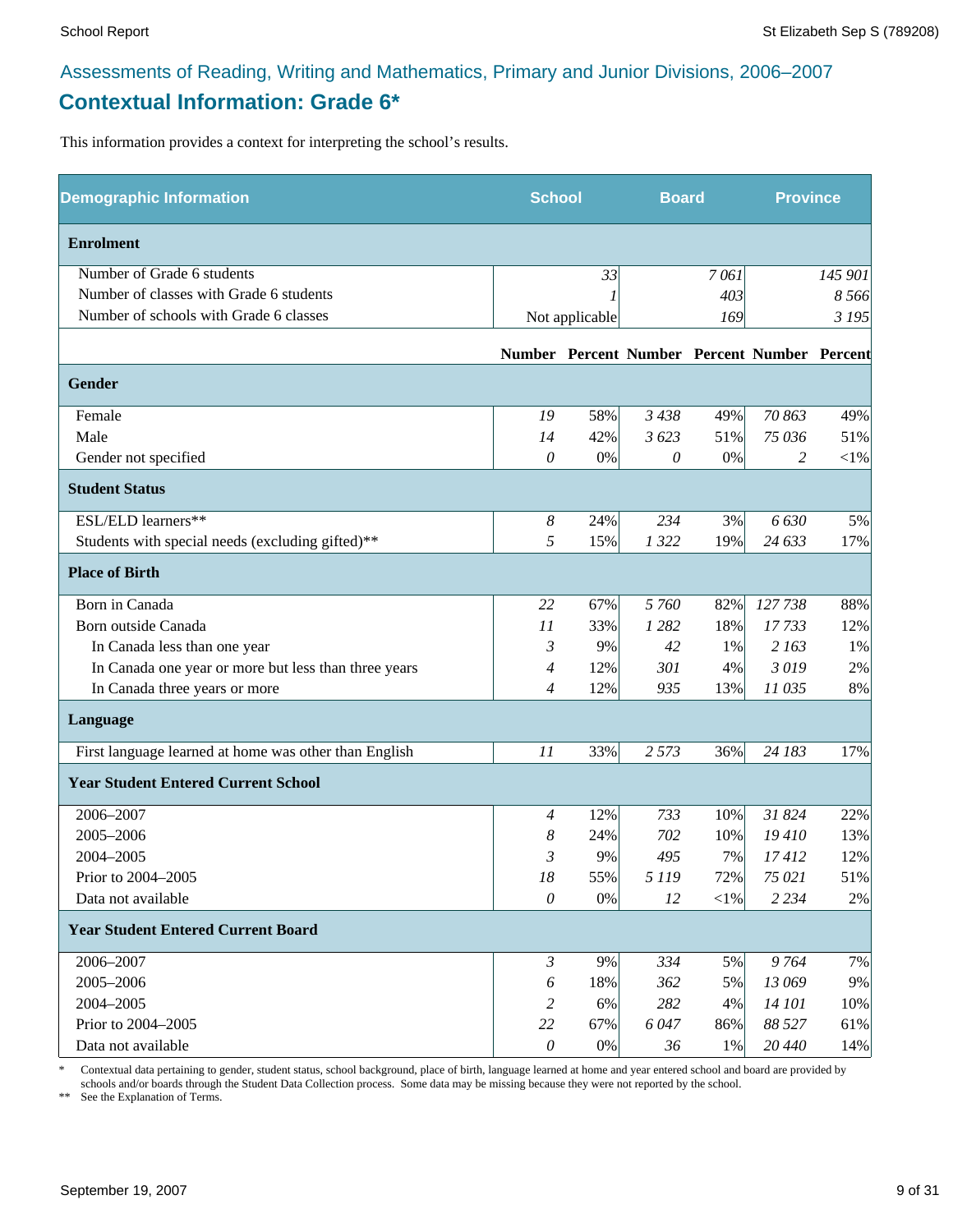#### Results in Reading, Writing and Mathematics, 2006–2007 **Grade 6: All Students**

| Grade 6: Reading*                                                                                    |                |                     |                      |                            |  |  |  |  |
|------------------------------------------------------------------------------------------------------|----------------|---------------------|----------------------|----------------------------|--|--|--|--|
| Number of Students                                                                                   |                | <b>School</b><br>33 | <b>Board</b><br>7061 | <b>Province</b><br>145 901 |  |  |  |  |
|                                                                                                      | #              | $\frac{0}{0}$       | $\frac{0}{0}$        | $\%$                       |  |  |  |  |
| Level 4                                                                                              | 0              | 0%                  | 9%                   | 7%                         |  |  |  |  |
| Level 3                                                                                              | 17             | 52%                 | 54%                  | 57%                        |  |  |  |  |
| Level 2                                                                                              | 11             | 33%                 | 24%                  | 24%                        |  |  |  |  |
| <b>Level 1</b>                                                                                       | 3              | 9%                  | 7%                   | 6%                         |  |  |  |  |
| $NE1**$                                                                                              | 0              | 0%                  | 1%                   | 1%                         |  |  |  |  |
| Participating<br><b>Students</b>                                                                     | 31             | 94%                 | 96%                  | 95%                        |  |  |  |  |
| No Data                                                                                              | 0              | 0%                  | 1%                   | 1%                         |  |  |  |  |
| <b>Exempt</b>                                                                                        | $\overline{2}$ | 6%                  | 3%                   | 3%                         |  |  |  |  |
| <b>At or Above</b><br><b>Provincial Standard</b><br>(Levels 3 and 4) <sup><math>\dagger</math></sup> |                | 52%                 | 63%                  | 64%                        |  |  |  |  |





| <b>Grade 6: Mathematics*</b>                                                                         |                |                     |                      |                            |  |  |  |
|------------------------------------------------------------------------------------------------------|----------------|---------------------|----------------------|----------------------------|--|--|--|
| <b>Number of Students</b>                                                                            |                | <b>School</b><br>33 | <b>Board</b><br>7061 | <b>Province</b><br>145 901 |  |  |  |
|                                                                                                      | #              | $\frac{0}{0}$       | $\frac{0}{0}$        | $\frac{0}{0}$              |  |  |  |
| Level 4                                                                                              | $\overline{c}$ | 6%                  | 12%                  | 11%                        |  |  |  |
| Level 3                                                                                              | 12             | 36%                 | 46%                  | 48%                        |  |  |  |
| Level 2                                                                                              | 16             | 48%                 | 31%                  | 30%                        |  |  |  |
| <b>Level 1</b>                                                                                       |                | 3%                  | 6%                   | 6%                         |  |  |  |
| $NE1**$                                                                                              | 0              | 0%                  | $<$ 1%               | ${<}1\%$                   |  |  |  |
| Participating<br><b>Students</b>                                                                     | 31             | 94%                 | 96%                  | 95%                        |  |  |  |
| No Data                                                                                              | $\Omega$       | 0%                  | 1%                   | 1%                         |  |  |  |
| <b>Exempt</b>                                                                                        | 2              | 6%                  | 3%                   | 4%                         |  |  |  |
| <b>At or Above</b><br><b>Provincial Standard</b><br>(Levels 3 and 4) <sup><math>\dagger</math></sup> |                | 42%                 | 58%                  | 59%                        |  |  |  |





\* Because percentages in tables and graphs are rounded, and because graphs do not show all reporting categories, percentages may not add to 100.

**\*\*** See the Explanation of Terms.

† These percentages are based on the actual number of students and cannot be calculated simply by adding the rounded percentages of students at Levels 3 and 4.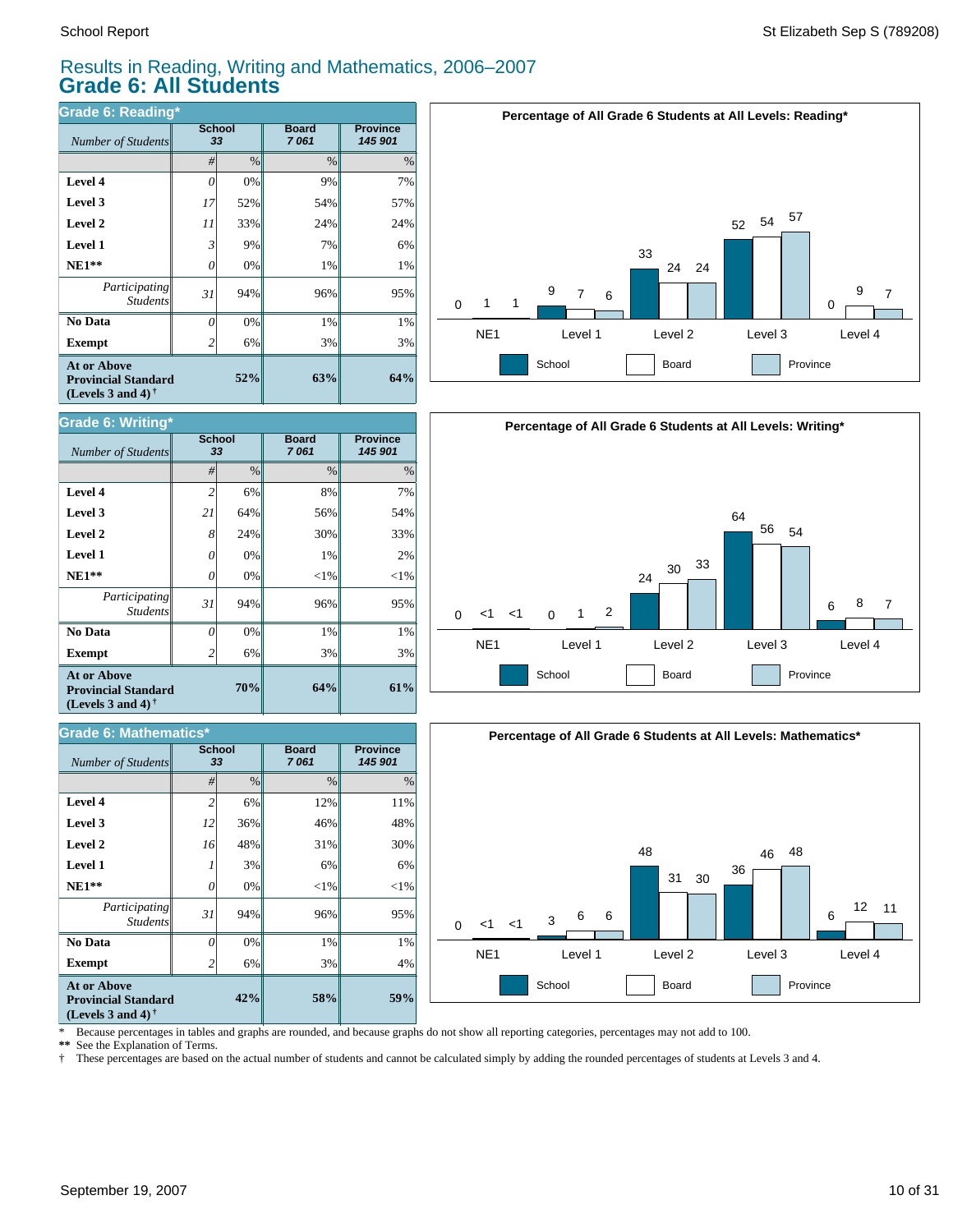#### Results in Reading, Writing and Mathematics, 2006–2007

### **Grade 6: Participating Students (excludes "no data" and "exempt" categories)**

| Number of Students                                                             | <b>School</b><br>31 |      | <b>Board</b><br>6775 | <b>Province</b><br>139 317 |  |
|--------------------------------------------------------------------------------|---------------------|------|----------------------|----------------------------|--|
|                                                                                | #                   | $\%$ | $\frac{0}{0}$        | $\frac{0}{0}$              |  |
| Level 4                                                                        | 0                   | 0%   | 9%                   | 8%                         |  |
| Level 3                                                                        | 17                  | 55%  | 57%                  | 60%                        |  |
| Level 2                                                                        | 11                  | 35%  | 25%                  | 25%                        |  |
| Level 1                                                                        | $\mathfrak{Z}$      | 10%  | 8%                   | 6%                         |  |
| $NE1**$                                                                        | 0                   | 0%   | 1%                   | 1%                         |  |
| <b>At or Above</b><br><b>Provincial Standard</b><br>(Levels 3 and 4) $\dagger$ |                     | 55%  | 66%                  | 67%                        |  |



| <b>Grade 6: Writing*</b>                                                              |                     |               |                      |                            |  |  |  |
|---------------------------------------------------------------------------------------|---------------------|---------------|----------------------|----------------------------|--|--|--|
| Number of Students                                                                    | <b>School</b><br>31 |               | <b>Board</b><br>6774 | <b>Province</b><br>139 329 |  |  |  |
|                                                                                       | #                   | $\frac{0}{0}$ | $\frac{0}{0}$        | $\%$                       |  |  |  |
| Level 4                                                                               | $\overline{c}$      | 6%            | 9%                   | 7%                         |  |  |  |
| Level 3                                                                               | 21                  | 68%           | 59%                  | 56%                        |  |  |  |
| Level 2                                                                               | 8                   | 26%           | 31%                  | 34%                        |  |  |  |
| Level 1                                                                               | 0                   | 0%            | 1%                   | 2%                         |  |  |  |
| $NE1**$                                                                               | 0                   | 0%            | $<$ 1%               | $<$ 1%                     |  |  |  |
| <b>At or Above</b><br>74%<br><b>Provincial Standard</b><br>(Levels 3 and 4) $\dagger$ |                     | 67%           | 63%                  |                            |  |  |  |



| Grade 6: Mathematics*                                                                                |                     |               |                       |        |  |  |  |
|------------------------------------------------------------------------------------------------------|---------------------|---------------|-----------------------|--------|--|--|--|
| Number of Students                                                                                   | <b>School</b><br>31 |               | <b>Board</b><br>6 754 |        |  |  |  |
|                                                                                                      | #                   | $\frac{0}{0}$ | $\frac{0}{0}$         | $\%$   |  |  |  |
| Level 4                                                                                              |                     | 6%            | 12%                   | 12%    |  |  |  |
| Level 3                                                                                              | 12                  | 39%           | 48%                   | 50%    |  |  |  |
| Level 2                                                                                              | 16                  | 52%           | 33%                   | 32%    |  |  |  |
| Level 1                                                                                              |                     | 3%            | 7%                    | 6%     |  |  |  |
| $NE1**$                                                                                              |                     | 0%            | ${<}1\%$              | $<$ 1% |  |  |  |
| <b>At or Above</b><br><b>Provincial Standard</b><br>(Levels 3 and 4) <sup><math>\dagger</math></sup> |                     | 45%           | 61%                   | 62%    |  |  |  |



\* Because percentages in tables and graphs are rounded, percentages may not add to 100.<br>\*\* See the Explanation of Terms See the Explanation of Terms.

† These percentages are based on the actual number of students and cannot be calculated simply by adding the rounded percentages of students at Levels 3 and 4.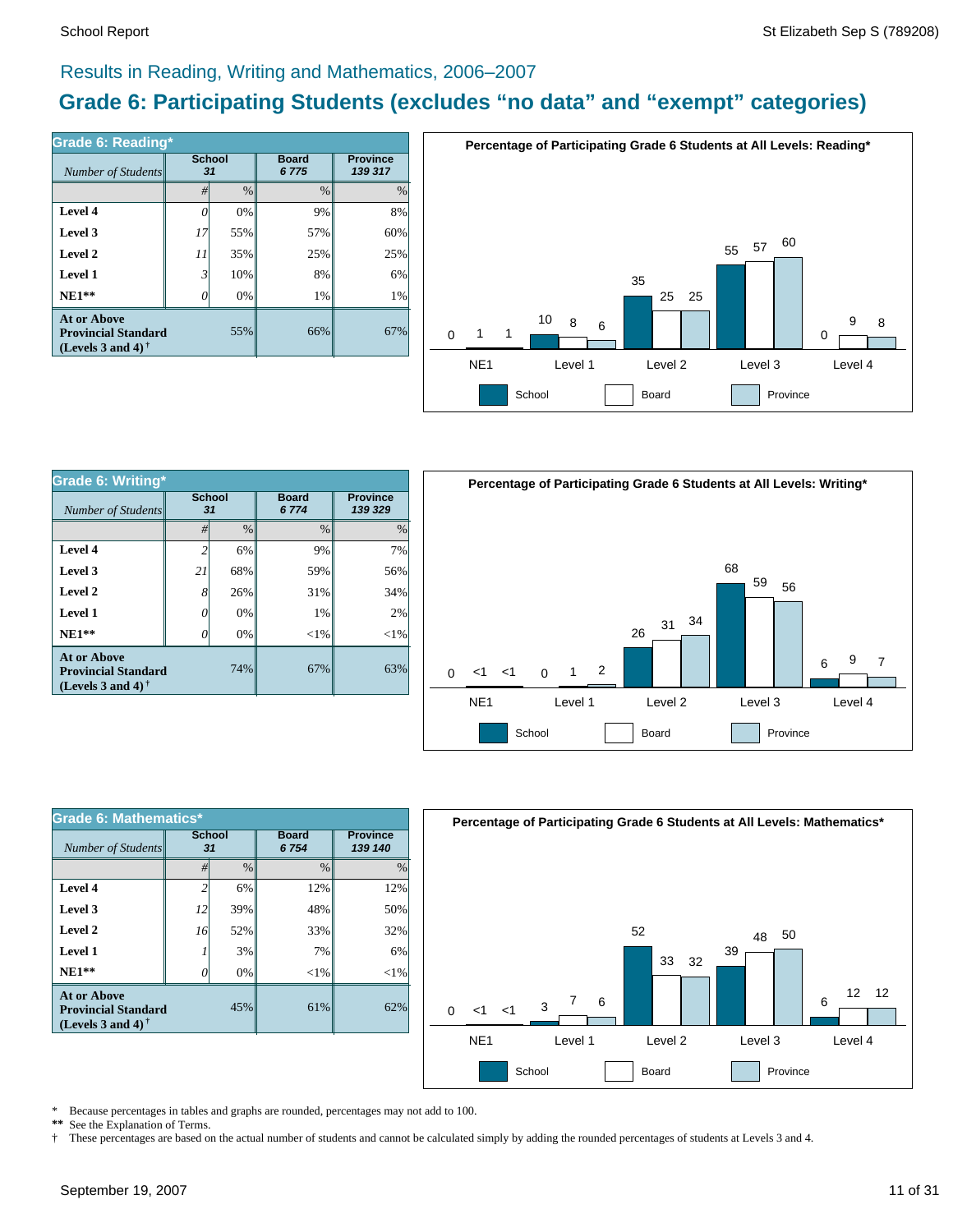### Results in Reading, Writing and Mathematics, 2006–2007

### **Grade 6: Gender††**

| Grade 6: School*                                                                                     |                      |             |                      |             |                      |                    |  |
|------------------------------------------------------------------------------------------------------|----------------------|-------------|----------------------|-------------|----------------------|--------------------|--|
|                                                                                                      | Reading              |             | <b>Writing</b>       |             |                      | <b>Mathematics</b> |  |
| Number of Students                                                                                   | <b>Female</b><br>N/R | Male<br>N/R | <b>Female</b><br>N/R | Male<br>N/R | <b>Female</b><br>N/R | Male<br>N/R        |  |
| Level 4                                                                                              | N/R                  | N/R         | N/R                  | N/R         | N/R                  | N/R                |  |
| Level 3                                                                                              | N/R                  | N/R         | N/R                  | N/R         | N/R                  | N/R                |  |
| Level 2                                                                                              | N/R                  | N/R         | N/R                  | N/R         | N/R                  | N/R                |  |
| Level 1                                                                                              | N/R                  | N/R         | N/R                  | N/R         | N/R                  | N/R                |  |
| $NE1**$                                                                                              | N/R                  | N/R         | N/R                  | N/R         | N/R                  | N/R                |  |
| <i>Participating</i><br><i>Students</i>                                                              | N/R                  | N/R         | N/R                  | N/R         | N/R                  | N/R                |  |
| No Data                                                                                              | N/R                  | N/R         | N/R                  | N/R         | N/R                  | N/R                |  |
| Exempt                                                                                               | N/R                  | N/R         | N/R                  | N/R         | N/R                  | N/R                |  |
| <b>At or Above</b><br><b>Provincial Standard</b><br>(Levels 3 and 4) <sup><math>\dagger</math></sup> | N/R                  | N/R         | N/R                  | N/R         | N/R                  | N/R                |  |

| Grade 6: Board*                                                                |                       |              |                |              |                       |                    |  |
|--------------------------------------------------------------------------------|-----------------------|--------------|----------------|--------------|-----------------------|--------------------|--|
|                                                                                | Reading               |              | <b>Writing</b> |              |                       | <b>Mathematics</b> |  |
| Number of Students                                                             | <b>Female</b><br>3438 | Male<br>3623 | Female<br>3438 | Male<br>3623 | <b>Female</b><br>3438 | Male<br>3623       |  |
| Level 4                                                                        | 11%                   | 6%           | 12%            | 5%           | 12%                   | 11%                |  |
| Level 3                                                                        | 58%                   | 51%          | 63%            | 49%          | 48%                   | 44%                |  |
| Level 2                                                                        | 23%                   | 26%          | 21%            | 39%          | 31%                   | 32%                |  |
| Level 1                                                                        | 5%                    | 10%          | 1%             | 2%           | 6%                    | 7%                 |  |
| $NE1**$                                                                        | 1%                    | 2%           | ${<}1\%$       | ${<}1\%$     | 0%                    | ${<}1\%$           |  |
| Participating<br><b>Students</b>                                               | 97%                   | 95%          | 97%            | 95%          | 96%                   | 95%                |  |
| No Data                                                                        | 1%                    | 1%           | 1%             | 1%           | 1%                    | 1%                 |  |
| Exempt                                                                         | 3%                    | 4%           | 3%             | 4%           | 3%                    | 4%                 |  |
| <b>At or Above</b><br><b>Provincial Standard</b><br>(Levels 3 and 4) $\dagger$ | 69%                   | 57%          | 75%            | 54%          | 60%                   | 56%                |  |

| <b>Grade 6: Province*</b>                                                      |                        |                |                        |                |                 |                    |  |
|--------------------------------------------------------------------------------|------------------------|----------------|------------------------|----------------|-----------------|--------------------|--|
|                                                                                | Reading                |                | <b>Writing</b>         |                |                 | <b>Mathematics</b> |  |
| Number of Students                                                             | <b>Female</b><br>70863 | Male<br>75 036 | <b>Female</b><br>70863 | Male<br>75 036 | Female<br>70863 | Male<br>75 036     |  |
| Level 4                                                                        | 10%                    | 5%             | 10%                    | 4%             | 11%             | 12%                |  |
| Level 3                                                                        | 61%                    | 53%            | 62%                    | 46%            | 49%             | 47%                |  |
| Level 2                                                                        | 21%                    | 27%            | 24%                    | 41%            | 31%             | 30%                |  |
| <b>Level 1</b>                                                                 | 4%                     | 8%             | 1%                     | 3%             | 5%              | 6%                 |  |
| $NE1**$                                                                        | 1%                     | 1%             | ${<}1\%$               | ${<}1\%$       | ${<}1\%$        | ${<}1\%$           |  |
| <i>Participating</i><br><i>Students</i>                                        | 97%                    | 94%            | 97%                    | 94%            | 96%             | 94%                |  |
| No Data                                                                        | 1%                     | 1%             | 1%                     | 1%             | 1%              | $1\%$              |  |
| <b>Exempt</b>                                                                  | 3%                     | 4%             | 2%                     | 4%             | 3%              | $4\%$              |  |
| <b>At or Above</b><br><b>Provincial Standard</b><br>(Levels 3 and 4) $\dagger$ | 70%                    | 59%            | 72%                    | 50%            | 60%             | 58%                |  |

\* Because percentages in tables are rounded, percentages may not add to 100.<br>\*\* See the Explanation of Terms.

See the Explanation of Terms.

† These percentages are based on the actual number of students and cannot be calculated simply by adding the rounded percentages of students at Levels 3 and 4.<br>†† Results by gender include only students for whom gender dat

†† Results by gender include only students for whom gender data were available.





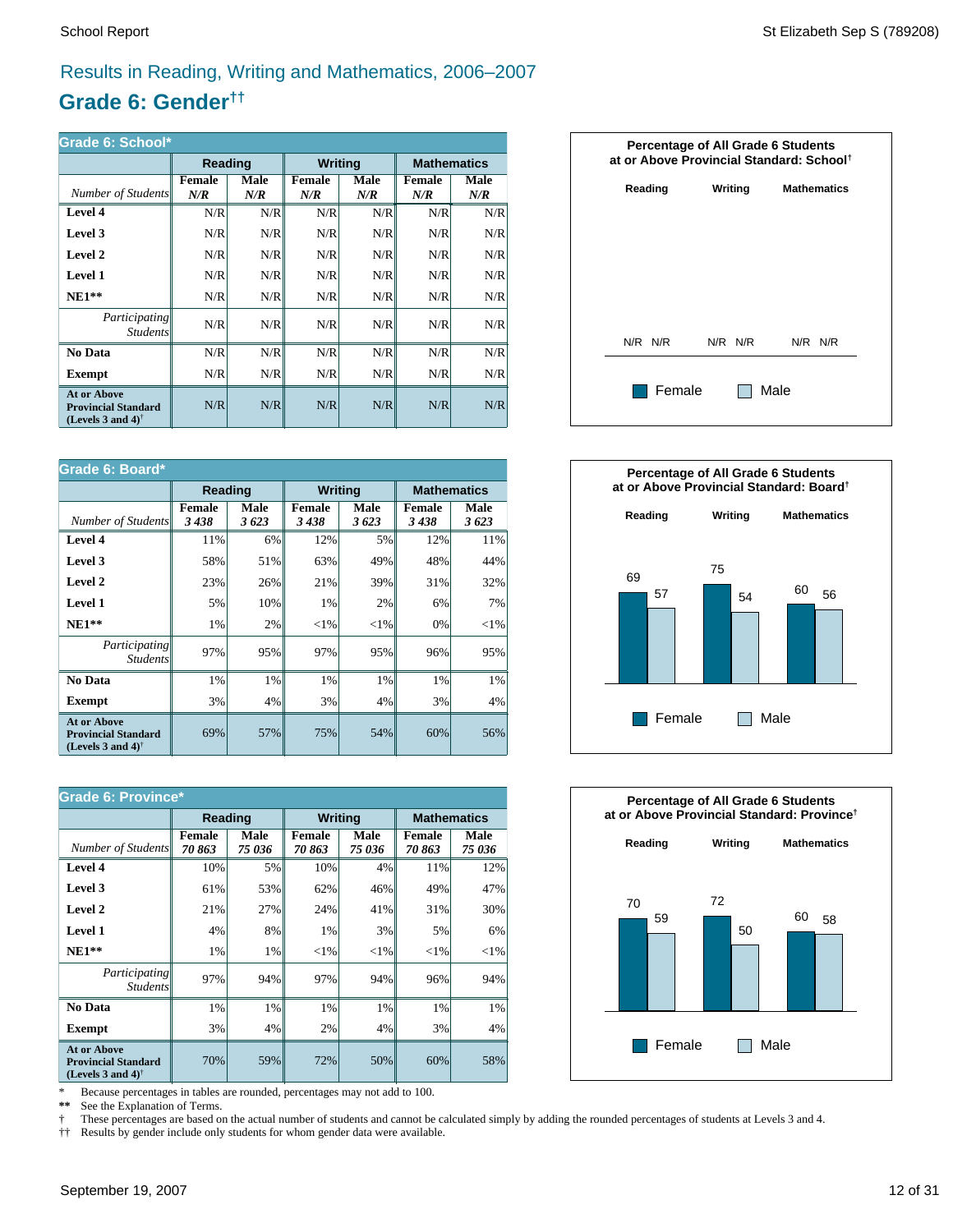### **Contextual Information over Time: Grade 3\*** Assessments of Reading, Writing and Mathematics, Primary and Junior Divisions, 2006–2007

This information provides a context for interpreting the school's results over the past five years.

| <b>Grade 3</b>                                        | 2002-2003            | 2003-2004                        | 2004-2005 | 2005-2006 | 2006-2007 |
|-------------------------------------------------------|----------------------|----------------------------------|-----------|-----------|-----------|
| <b>Enrolment</b>                                      |                      |                                  |           |           |           |
| Number of students                                    | 19                   | 26                               | 28        | 20        | 25        |
| <b>Participation in the Assessment</b>                |                      |                                  |           |           |           |
| Reading <sup>†</sup>                                  | 95%                  | 92%                              | 79%       | 100%      | 96%       |
| Writing <sup>†</sup>                                  | 95%                  | 92%                              | 79%       | 100%      | 96%       |
| Mathematics <sup>†</sup>                              | 95%                  | 92%                              | 82%       | 100%      | 96%       |
| <b>Gender</b>                                         |                      |                                  |           |           |           |
| Female                                                | 32%                  | 69%                              | 39%       | 45%       | 56%       |
| Male                                                  | 68%                  | 31%                              | 61%       | 55%       | 44%       |
| <b>Student Status</b>                                 |                      |                                  |           |           |           |
| ESL/ELD learners**                                    | $16\%$ <sup>+</sup>  | 4%                               | 11%       | 5%        | 20%       |
| Students with special needs (excluding gifted)**      | $11\%$ <sup>++</sup> | 19%                              | 4%        | 15%       | 4%        |
| <b>Place of Birth</b>                                 |                      |                                  |           |           |           |
| Born in Canada                                        | n/a                  | 85%                              | 61%       | 80%       | 68%       |
| Born outside Canada                                   | 26%                  | 15%                              | 39%       | 20%       | 32%       |
| In Canada less than one year                          | 0%                   | 0%                               | 11%       | 5%        | 4%        |
| In Canada one year or more but less than three years  | 11%                  | 0%                               | 7%        | 0%        | 16%       |
| In Canada three years or more                         | 16%                  | 12%                              | 18%       | 15%       | 12%       |
| Language                                              |                      |                                  |           |           |           |
| First language learned at home was other than English | 32%                  | 54%                              | 50%       | 20%       | 32%       |
| <b>Year Student Entered Current School</b>            |                      |                                  |           |           |           |
| Year of the assessment                                |                      |                                  |           | 25%       | 8%        |
| Year prior to the assessment                          |                      |                                  | 5%        | 24%       |           |
| 2 years prior to the assessment                       |                      | Data not collected <sup>††</sup> | 20%       | 28%       |           |
| 3 or more years prior to the assessment               |                      |                                  |           | 50%       | 40%       |
| Data not available                                    |                      |                                  |           | 0%        | 0%        |

\* Contextual data pertaining to gender, student status, school background, place of birth and language learned at home are provided by schools and/or boards through the Student Data Collection process.

Some French Immersion students did not write all components of the assessment in Grade 3; the numbers shown are based on the number of students who were expected to write each component.

See the Explanation of Terms.

Ì The percentage of students in this year may not be comparable with those of later years as the definition for the ESL/ELD group changed in 2004 from "students enrolled in an ESL/ELD program" to "students designated as ESL/ELD learners".

++ The percentage of students designated as having special needs in this year may not be comparable with those of later years because the Individual Education Plan requirement came into effect for the 2004 assessments.

†† The question related to student mobility changed in 2005–2006.

n/a Information not available.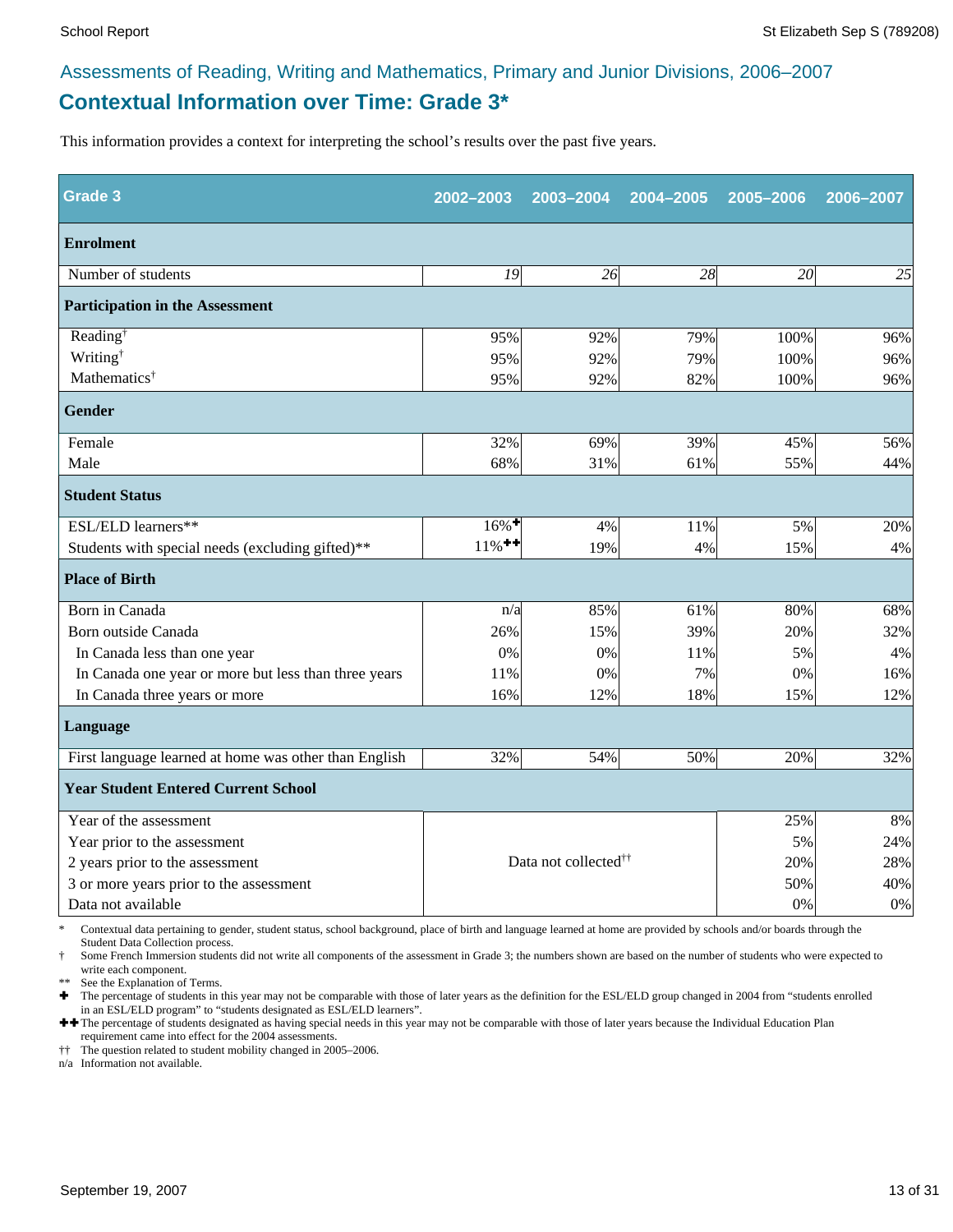### **Grade 3: Reading** Results over Time, 2003–2004 to 2006–2007<sup>\*</sup>

| <b>Grade 3 Reading: School*</b>                                  |             |             |             |             |  |  |  |  |
|------------------------------------------------------------------|-------------|-------------|-------------|-------------|--|--|--|--|
| Year                                                             | $'03 - '04$ | $'04 - '05$ | $'05 - '06$ | $'06 - '07$ |  |  |  |  |
| Number of<br><b>Students</b>                                     | 26          | 28          | 20          | 25          |  |  |  |  |
| Level 4                                                          | 0%          | 0%          | 10%         | 0%          |  |  |  |  |
| Level 3                                                          | 50%         | 64%         | 85%         | 36%         |  |  |  |  |
| Level 2                                                          | 31%         | 14%         | 5%          | 48%         |  |  |  |  |
| Level 1                                                          | 8%          | 0%          | 0%          | 8%          |  |  |  |  |
| $NE1**$                                                          | 4%          | 0%          | 0%          | 4%          |  |  |  |  |
| NEIS <sup>††</sup>                                               | 0%          |             |             |             |  |  |  |  |
| Participating<br><b>Students</b>                                 | 92%         | 79%         | 100%        | 96%         |  |  |  |  |
| No Data                                                          | 0%          | 0%          | 0%          | 0%          |  |  |  |  |
| <b>Exempt</b>                                                    | 8%          | 21%         | 0%          | 4%          |  |  |  |  |
| At or Above<br><b>Provincial</b><br><b>Standard</b> <sup>†</sup> | 50%         | 64%         | 95%         | 36%         |  |  |  |  |

#### **Grade 3 Reading: Board\***

| Year                                                                    | $'03 - '04$ | $'04 - '05$ | $'05 - '06$ | $'06 - '07$ |
|-------------------------------------------------------------------------|-------------|-------------|-------------|-------------|
| Number of<br><b>Students</b>                                            | 6929        | 6 462       | 6366        | 6083        |
| Level 4                                                                 | 7%          | 5%          | 7%          | 8%          |
| Level 3                                                                 | 47%         | 50%         | 55%         | 52%         |
| Level 2                                                                 | 27%         | 29%         | 24%         | 25%         |
| Level 1                                                                 | 7%          | 8%          | 6%          | 7%          |
| $NE1**$                                                                 | 1%          | 2%          | 1%          | 2%          |
| NEIS <sup>††</sup>                                                      | 5%          |             |             |             |
| Participating<br><b>Students</b>                                        | 93%         | 94%         | 94%         | 95%         |
| No Data                                                                 | 1%          | 1%          | 2%          | 1%          |
| <b>Exempt</b>                                                           | 6%          | 6%          | 4%          | 4%          |
| <b>At or Above</b><br><b>Provincial</b><br><b>Standard</b> <sup>†</sup> | 53%         | 55%         | 62%         | 60%         |

#### **Grade 3 Reading: Province\***

| Year                                                                    | $'03 - '04$ | $'04 - '05$ | $'05 - '06$ | $'06 - '07$ |
|-------------------------------------------------------------------------|-------------|-------------|-------------|-------------|
| Number of<br><b>Students</b>                                            | 138 290     | 132 667     | 129 630     | 127 618     |
| Level 4                                                                 | 6%          | 6%          | 6%          | 6%          |
| Level 3                                                                 | 47%         | 53%         | 56%         | 55%         |
| Level 2                                                                 | 27%         | 27%         | 24%         | 25%         |
| Level 1                                                                 | 6%          | 7%          | 6%          | 6%          |
| <b>NE1**</b>                                                            | 1%          | 2%          | 1%          | 2%          |
| NEIS <sup>††</sup>                                                      | 6%          |             |             |             |
| Participating<br><b>Students</b>                                        | 93%         | 94%         | 94%         | 95%         |
| No Data                                                                 | 1%          | 1%          | 1%          | 1%          |
| <b>Exempt</b>                                                           | 6%          | 5%          | 5%          | 4%          |
| <b>At or Above</b><br><b>Provincial</b><br><b>Standard</b> <sup>†</sup> | 54%         | 59%         | 62%         | 62%         |





2003–2004 2004–2005 2005–2006 2006–2007

## **Percentage of All Grade 3 Students at All Levels in Reading: Province\*** NE1 Level 1 Level 2 Level 3 Level 4 1 2003–2004 2004–2005 2005–2006 2006–2007  $2$  1 2  $\frac{6}{1}$  7 6 6 27 27 24 25 47 53 56 55 6 6 6 6

Refer to the EQAO Web site (www.eqao.com) for data from previous years.

\* Because percentages in tables and graphs are rounded, and because graphs do not show all reporting categories, percentages may not add to 100.

See the Explanation of Terms.

† These percentages are based on the actual number of students and cannot be calculated simply by adding the rounded percentages of students at Levels 3 and 4.

4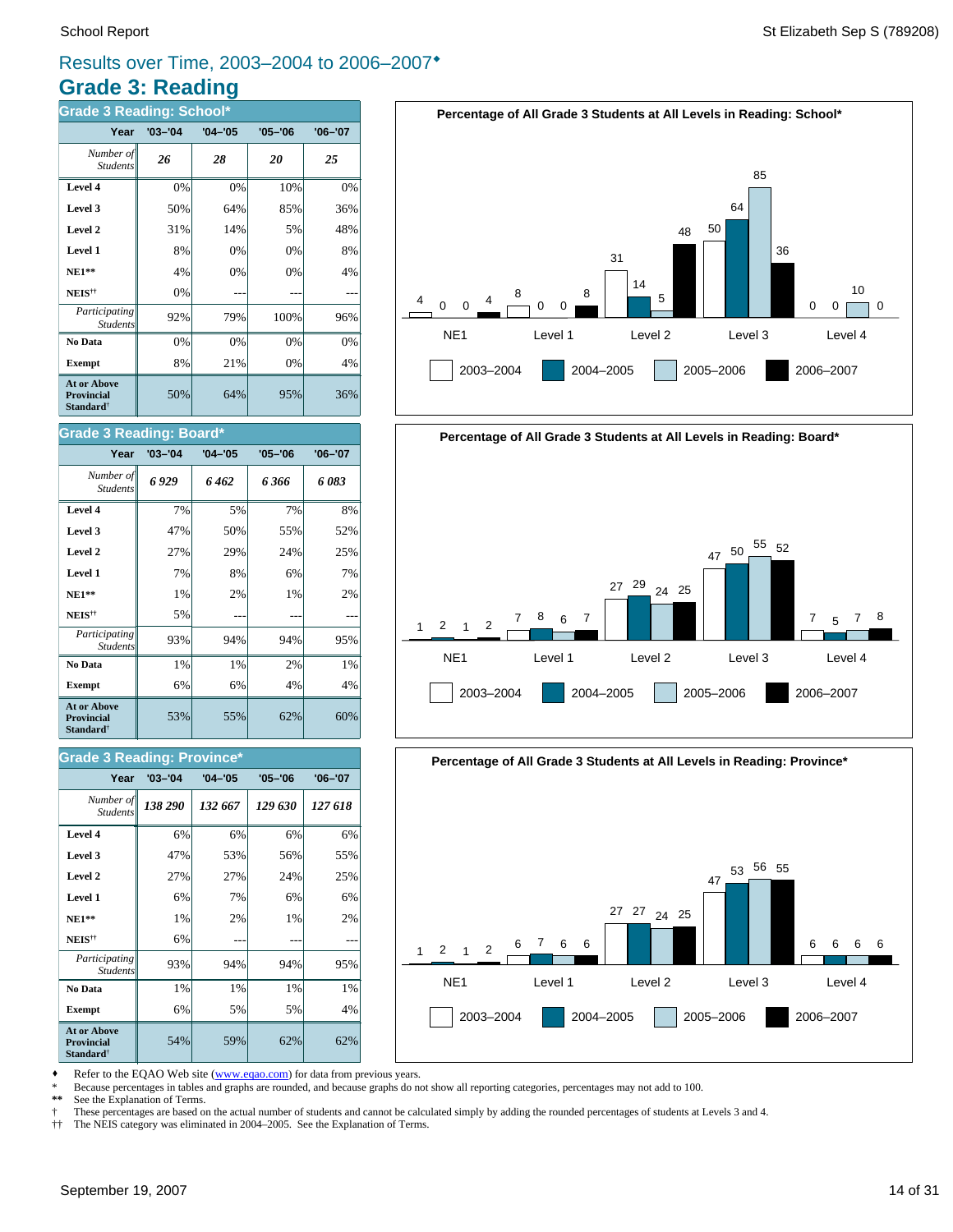### **Grade 3: Writing** Results over Time, 2003–2004 to 2006–2007<sup>\*</sup>

| <b>Grade 3 Writing: School*</b>                                  |             |             |             |             |  |  |  |  |
|------------------------------------------------------------------|-------------|-------------|-------------|-------------|--|--|--|--|
| Year                                                             | $'03 - '04$ | $'04 - '05$ | $'05 - '06$ | $'06 - '07$ |  |  |  |  |
| Number of<br><b>Students</b>                                     | 26          | 28          | 20          | 25          |  |  |  |  |
| Level 4                                                          | 12%         | 4%          | 15%         | 4%          |  |  |  |  |
| Level 3                                                          | 58%         | 64%         | 85%         | 72%         |  |  |  |  |
| Level 2                                                          | 23%         | 11%         | 0%          | 20%         |  |  |  |  |
| Level 1                                                          | 0%          | 0%          | 0%          | 0%          |  |  |  |  |
| $NE1**$                                                          | 0%          | 0%          | 0%          | 0%          |  |  |  |  |
| NEIS <sup>††</sup>                                               | 0%          |             |             |             |  |  |  |  |
| Participating<br><b>Students</b>                                 | 92%         | 79%         | 100%        | 96%         |  |  |  |  |
| No Data                                                          | 0%          | 0%          | 0%          | 0%          |  |  |  |  |
| <b>Exempt</b>                                                    | 8%          | 21%         | 0%          | 4%          |  |  |  |  |
| <b>At or Above</b><br>Provincial<br><b>Standard</b> <sup>†</sup> | 69%         | 68%         | 100%        | 76%         |  |  |  |  |

#### **Grade 3 Writing: Board\***

| Year                                                                    | $'03 - '04$ | $'04 - '05$ | $'05 - '06$ | $'06 - '07$ |
|-------------------------------------------------------------------------|-------------|-------------|-------------|-------------|
| Number of<br><b>Students</b>                                            | 6929        | 6 462       | 6 366       | 6083        |
| Level 4                                                                 | 10%         | 7%          | 8%          | 8%          |
| Level 3                                                                 | 51%         | 56%         | 61%         | 61%         |
| Level 2                                                                 | 28%         | 28%         | 24%         | 25%         |
| Level 1                                                                 | 1%          | 1%          | ${<}1\%$    | ${<}1\%$    |
| $NE1**$                                                                 | 1%          | 1%          | ${<}1\%$    | 1%          |
| NEIS <sup>††</sup>                                                      | 3%          |             |             |             |
| Participating<br><b>Students</b>                                        | 94%         | 94%         | 94%         | 95%         |
| No Data                                                                 | 1%          | 1%          | 2%          | 1%          |
| <b>Exempt</b>                                                           | 5%          | 5%          | 4%          | 4%          |
| <b>At or Above</b><br><b>Provincial</b><br><b>Standard</b> <sup>†</sup> | 62%         | 63%         | 70%         | 69%         |

#### **Grade 3 Writing: Province\***

| Year                                                                    | $'03 - '04$ | $'04 - '05$ | $'05 - '06$ | $'06 - '07$ |
|-------------------------------------------------------------------------|-------------|-------------|-------------|-------------|
| Number of<br><b>Students</b>                                            | 138 290     | 132 667     | 129 630     | 127 618     |
| Level 4                                                                 | 9%          | 6%          | 6%          | 6%          |
| Level 3                                                                 | 49%         | 55%         | 58%         | 58%         |
| Level 2                                                                 | 31%         | 32%         | 29%         | 30%         |
| Level 1                                                                 | 1%          | 1%          | ${<}1\%$    | ${<}1\%$    |
| $NE1**$                                                                 | 1%          | 1%          | ${<}1\%$    | ${<}1\%$    |
| NEIS <sup>††</sup>                                                      | 3%          |             |             |             |
| Participating<br><b>Students</b>                                        | 94%         | 94%         | 94%         | 95%         |
| No Data                                                                 | 1%          | 1%          | 1%          | 1%          |
| <b>Exempt</b>                                                           | 5%          | 5%          | 5%          | 4%          |
| <b>At or Above</b><br><b>Provincial</b><br><b>Standard</b> <sup>†</sup> | 58%         | 61%         | 64%         | 64%         |







Refer to the EQAO Web site (www.eqao.com) for data from previous years.

\* Because percentages in tables and graphs are rounded, and because graphs do not show all reporting categories, percentages may not add to 100.

See the Explanation of Terms.

† These percentages are based on the actual number of students and cannot be calculated simply by adding the rounded percentages of students at Levels 3 and 4.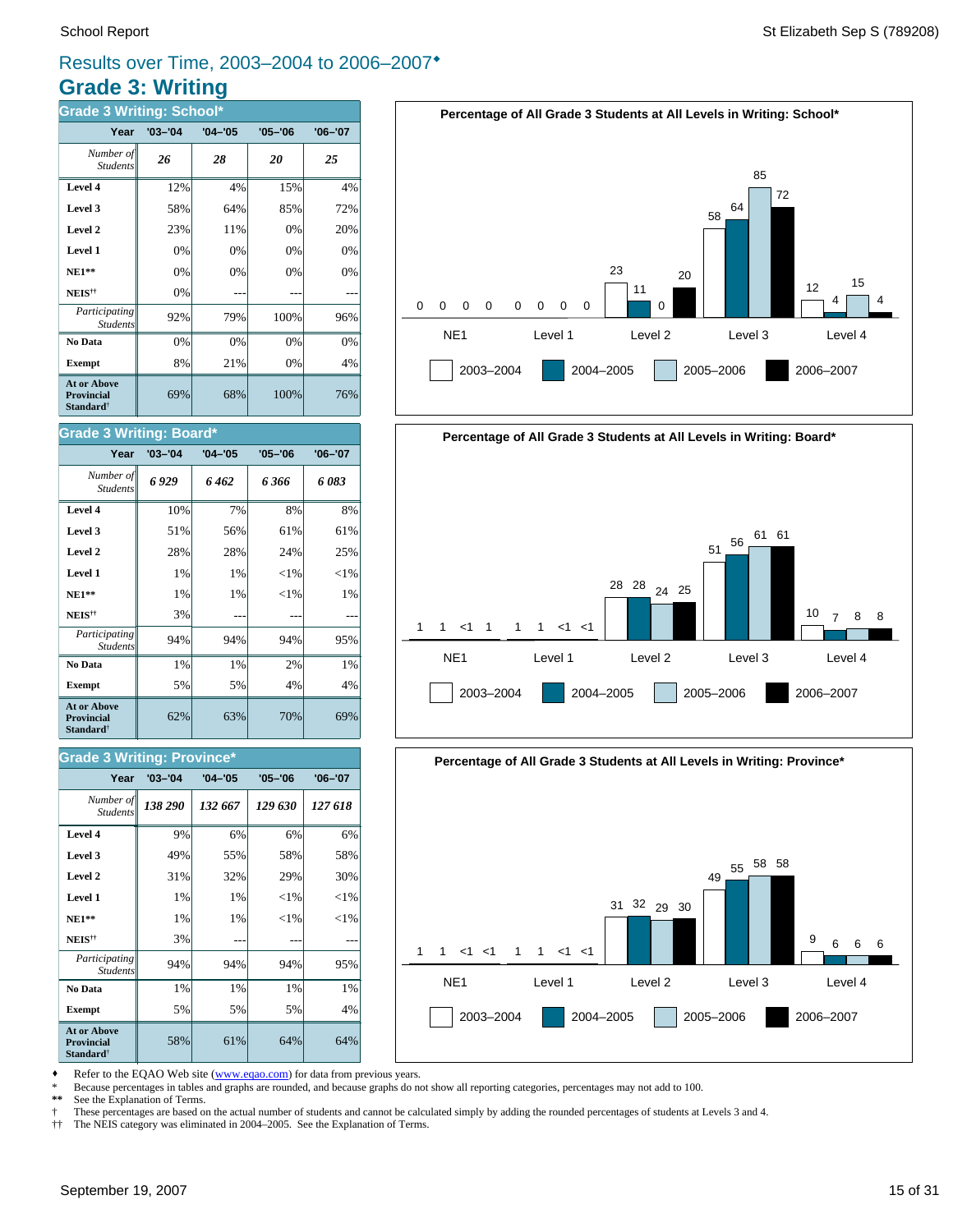### **Grade 3: Mathematics** Results over Time, 2003–2004 to 2006–2007<sup>\*</sup>

| <b>Grade 3 Mathematics: School*</b>                              |             |             |             |             |  |
|------------------------------------------------------------------|-------------|-------------|-------------|-------------|--|
| Year                                                             | $'03 - '04$ | $'04 - '05$ | $'05 - '06$ | $'06 - '07$ |  |
| Number of<br><b>Students</b>                                     | 26          | 28          | 20          | 25          |  |
| Level 4                                                          | 4%          | 4%          | 25%         | 8%          |  |
| Level 3                                                          | 54%         | 68%         | 75%         | 52%         |  |
| Level 2                                                          | 23%         | 11%         | 0%          | 36%         |  |
| Level 1                                                          | 12%         | 0%          | 0%          | 0%          |  |
| $NE1**$                                                          | 0%          | 0%          | 0%          | 0%          |  |
| $\mathbf{NEIS}^{\dagger\dagger}$                                 | 0%          |             |             |             |  |
| Participating<br><b>Students</b>                                 | 92%         | 82%         | 100%        | 96%         |  |
| No Data                                                          | 0%          | 0%          | 0%          | 0%          |  |
| <b>Exempt</b>                                                    | 8%          | 18%         | 0%          | 4%          |  |
| <b>At or Above</b><br>Provincial<br><b>Standard</b> <sup>†</sup> | 58%         | 71%         | 100%        | 60%         |  |

#### **Grade 3 Mathematics: Board\***

| Year                                                                    | $'03 - '04$ | $'04 - '05$ | $'05 - '06$ | $'06 - '07$ |
|-------------------------------------------------------------------------|-------------|-------------|-------------|-------------|
| Number of<br><b>Students</b>                                            | 7059        | 6581        | 6 501       | 6 243       |
| Level 4                                                                 | 14%         | 9%          | 13%         | 13%         |
| Level 3                                                                 | 49%         | 52%         | 54%         | 55%         |
| Level 2                                                                 | 25%         | 28%         | 25%         | 24%         |
| Level 1                                                                 | 3%          | 4%          | 2%          | 3%          |
| $NE1**$                                                                 | ${<}1\%$    | 1%          | ${<}1\%$    | ${<}1\%$    |
| NEIS <sup>††</sup>                                                      | 2%          |             |             |             |
| Participating<br><b>Students</b>                                        | 94%         | 94%         | 94%         | 95%         |
| No Data                                                                 | 1%          | 1%          | 2%          | 1%          |
| <b>Exempt</b>                                                           | 5%          | 5%          | 4%          | 4%          |
| <b>At or Above</b><br><b>Provincial</b><br><b>Standard</b> <sup>†</sup> | 63%         | 61%         | 66%         | 68%         |

#### *141 245 135 740 132 782 130 996 Number of Students* **Year '03–'04 '04–'05 '05–'06 '06–'07 Grade 3 Mathematics: Province\***

| Level 4                                                                 | 13%      | 10%      | 11%    | 11%      |
|-------------------------------------------------------------------------|----------|----------|--------|----------|
| Level 3                                                                 | 52%      | 56%      | 57%    | 57%      |
| Level 2                                                                 | 25%      | 26%      | 23%    | 24%      |
| Level 1                                                                 | 2%       | 3%       | 3%     | 3%       |
| $NE1**$                                                                 | ${<}1\%$ | ${<}1\%$ | $<$ 1% | ${<}1\%$ |
| NEIS <sup>††</sup>                                                      | 3%       |          |        |          |
| Participating<br><b>Students</b>                                        | 94%      | 95%      | 95%    | 95%      |
| No Data                                                                 | 1%       | 1%       | 1%     | 1%       |
| <b>Exempt</b>                                                           | 5%       | 4%       | 4%     | 3%       |
| <b>At or Above</b><br><b>Provincial</b><br><b>Standard</b> <sup>†</sup> | 64%      | 66%      | 68%    | 69%      |





#### **Percentage of All Grade 3 Students at All Levels in Mathematics: Province\***



Refer to the EQAO Web site (www.eqao.com) for data from previous years.

\* Because percentages in tables and graphs are rounded, and because graphs do not show all reporting categories, percentages may not add to 100.

See the Explanation of Terms.

† These percentages are based on the actual number of students and cannot be calculated simply by adding the rounded percentages of students at Levels 3 and 4.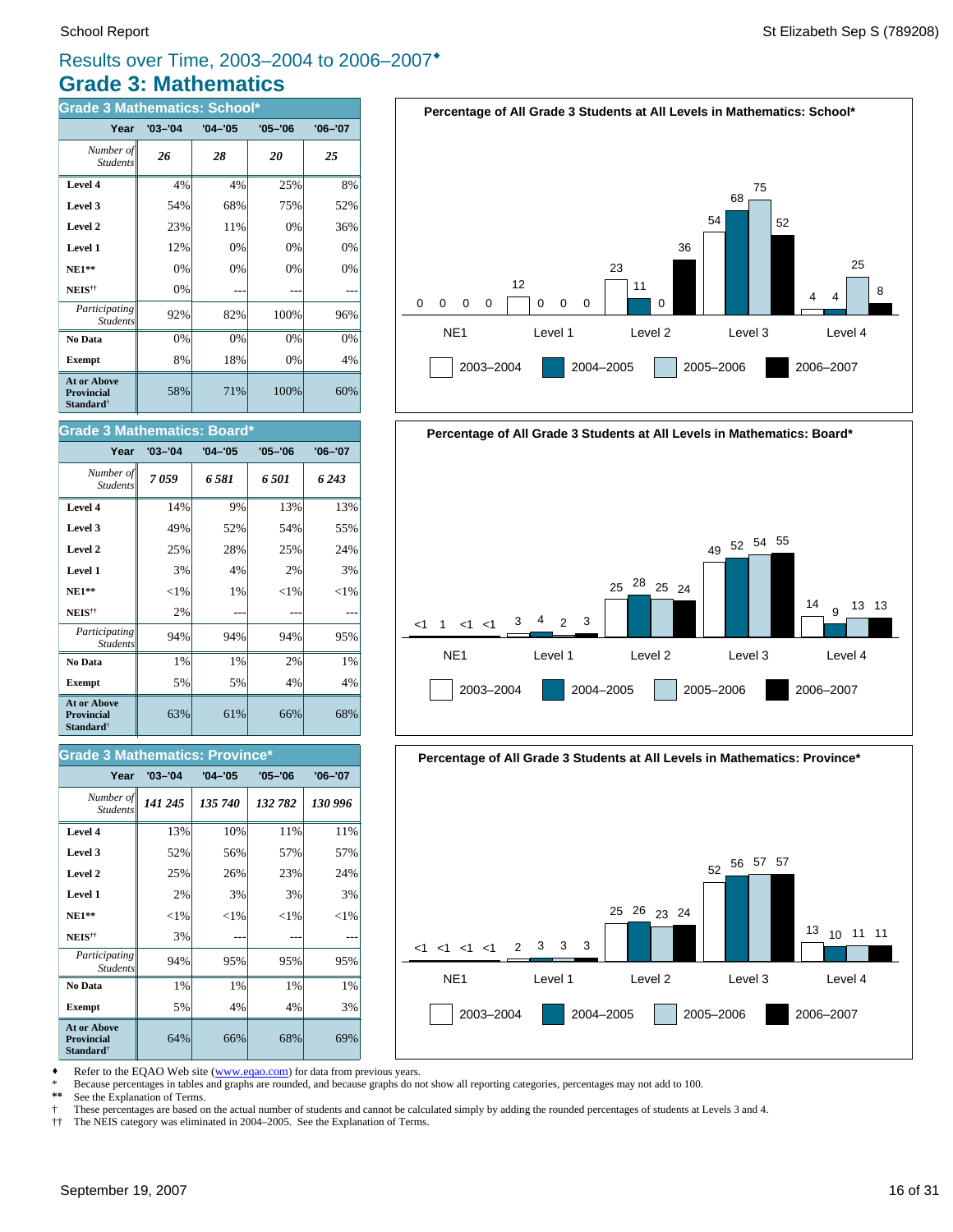### **Contextual Information over Time: Grade 6\*** Assessments of Reading, Writing and Mathematics, Primary and Junior Divisions, 2006–2007

This information provides a context for interpreting the school's results over the past five years.

| <b>Grade 6</b>                                        | 2002-2003                                    | 2003-2004 | 2004-2005 | 2005-2006 | 2006-2007 |
|-------------------------------------------------------|----------------------------------------------|-----------|-----------|-----------|-----------|
| <b>Enrolment</b>                                      |                                              |           |           |           |           |
| Number of students                                    | 23                                           | 24        | 23        | 23        | 33        |
| <b>Participation in the Assessment</b>                |                                              |           |           |           |           |
| Reading                                               | 91%                                          | 88%       | 78%       | 91%       | 94%       |
| Writing                                               | 91%                                          | 88%       | 78%       | 91%       | 94%       |
| Mathematics                                           | 91%                                          | 88%       | 87%       | 91%       | 94%       |
| Gender                                                |                                              |           |           |           |           |
| Female                                                | 52%                                          | 33%       | 65%       | 43%       | 58%       |
| Male                                                  | 48%                                          | 54%       | 35%       | 57%       | 42%       |
| <b>Student Status</b>                                 |                                              |           |           |           |           |
| ESL/ELD learners**                                    | $9\%$ <sup>+</sup>                           | 17%       | 17%       | 17%       | 24%       |
| Students with special needs (excluding gifted)**      | $26\%$ <sup>++</sup>                         | 21%       | 9%        | 17%       | 15%       |
| <b>Place of Birth</b>                                 |                                              |           |           |           |           |
| Born in Canada                                        | n/a                                          | 67%       | 70%       | 70%       | 67%       |
| Born outside Canada                                   | 22%                                          | 25%       | 30%       | 30%       | 33%       |
| In Canada less than one year                          | $0\%$                                        | 0%        | 13%       | 9%        | 9%        |
| In Canada one year or more but less than three years  | 9%                                           | 8%        | 13%       | 13%       | 12%       |
| In Canada three years or more                         | 13%                                          | 12%       | 4%        | 9%        | 12%       |
| Language                                              |                                              |           |           |           |           |
| First language learned at home was other than English | 26%                                          | 50%       | 43%       | 26%       | 33%       |
| <b>Year Student Entered Current School</b>            |                                              |           |           |           |           |
| Year of the assessment                                |                                              |           |           | 9%        | 12%       |
| Year prior to the assessment                          |                                              |           |           |           | 24%       |
| 2 years prior to the assessment                       | Data not collected <sup>††</sup><br>9%<br>9% |           |           |           |           |
| 3 or more years prior to the assessment               |                                              |           |           | 52%       | 55%       |
| Data not available                                    |                                              |           |           | 0%        | 0%        |

\* Contextual data pertaining to gender, student status, school background, place of birth and language learned at home are provided by schools and/or boards through the Student Data Collection process.

\*\* See the Explanation of Terms.<br> $\bullet$  The percentage of students in t

Ì The percentage of students in this year may not be comparable with those of later years as the definition for the ESL/ELD group changed in 2004 from "students enrolled in an ESL/ELD program" to "students designated as ESL/ELD learners".

++ The percentage of students designated as having special needs in this year may not be comparable with those of later years because the Individual Education Plan requirement came into effect for the 2004 assessments.

†† The question related to student mobility changed in 2005–2006.

n/a Information not available.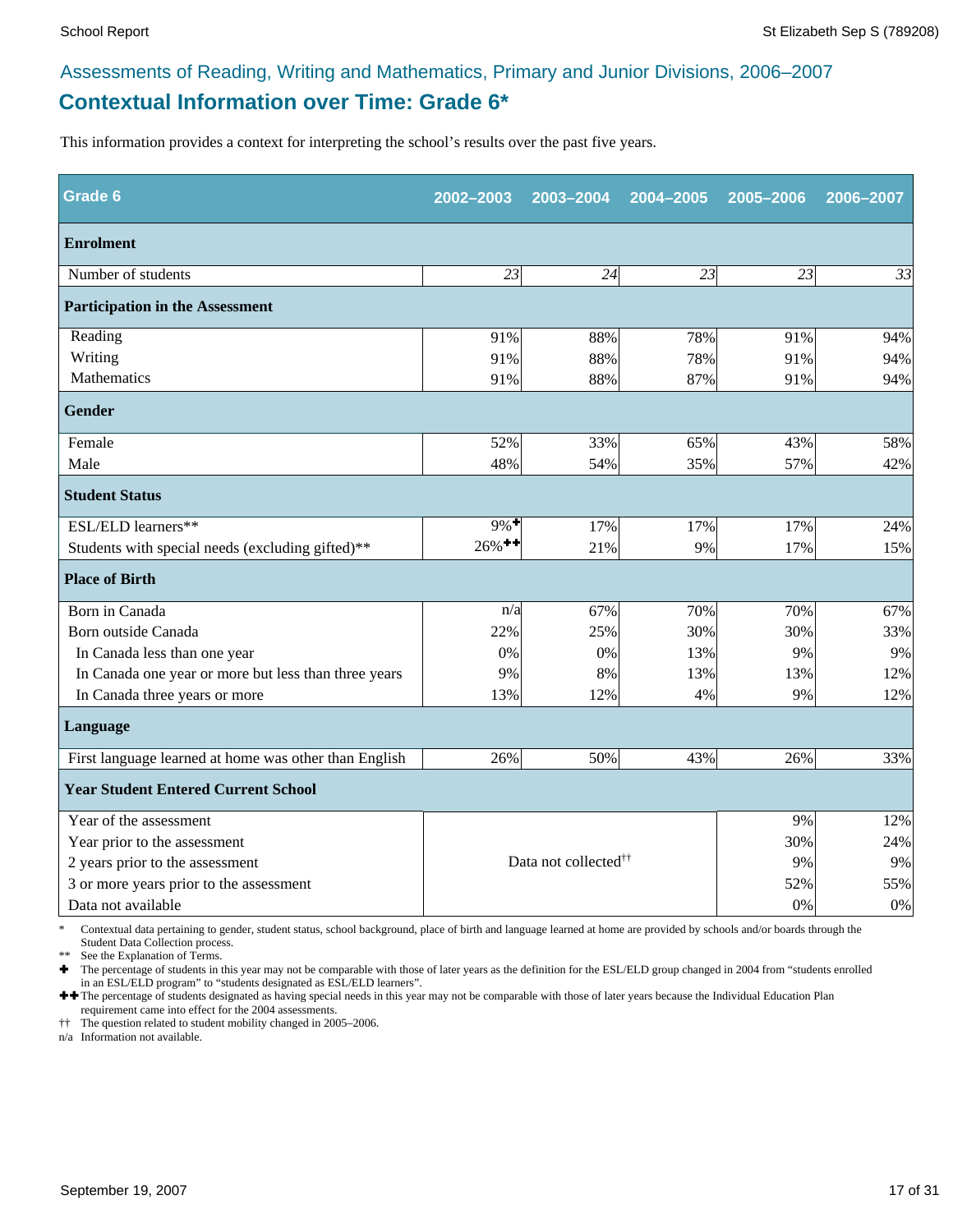### **Grade 6: Reading** Results over Time, 2003–2004 to 2006–2007<sup>\*</sup>

| <b>Grade 6 Reading: School*</b>                                         |             |             |             |             |  |  |
|-------------------------------------------------------------------------|-------------|-------------|-------------|-------------|--|--|
| Year                                                                    | $'03 - '04$ | $'04 - '05$ | $'05 - '06$ | $'06 - '07$ |  |  |
| Number of<br><b>Students</b>                                            | 24          | 23          | 23          | 33          |  |  |
| Level 4                                                                 | 12%         | 9%          | 4%          | 0%          |  |  |
| Level 3                                                                 | 62%         | 48%         | 65%         | 52%         |  |  |
| Level 2                                                                 | 8%          | 22%         | 22%         | 33%         |  |  |
| Level 1                                                                 | 4%          | 0%          | 0%          | 9%          |  |  |
| $NE1**$                                                                 | 0%          | 0%          | 0%          | 0%          |  |  |
| NEIS <sup>††</sup>                                                      | 0%          |             |             |             |  |  |
| Participating<br><b>Students</b>                                        | 88%         | 78%         | 91%         | 94%         |  |  |
| No Data                                                                 | 0%          | 0%          | 0%          | 0%          |  |  |
| <b>Exempt</b>                                                           | 12%         | 22%         | 9%          | 6%          |  |  |
| <b>At or Above</b><br><b>Provincial</b><br><b>Standard</b> <sup>†</sup> | 75%         | 57%         | 70%         | 52%         |  |  |

#### **Grade 6 Reading: Board\***

| Year                                                                    | $'03 - '04$ | $'04 - '05$ | '05–'06 | '06-'07 |
|-------------------------------------------------------------------------|-------------|-------------|---------|---------|
| Number of<br><b>Students</b>                                            | 6806        | 6858        | 7029    | 7 061   |
| Level 4                                                                 | 10%         | 7%          | 8%      | 9%      |
| Level 3                                                                 | 48%         | 51%         | 53%     | 54%     |
| Level 2                                                                 | 26%         | 28%         | 26%     | 24%     |
| Level 1                                                                 | 7%          | 9%          | 7%      | 7%      |
| $NE1**$                                                                 | 1%          | 1%          | 1%      | 1%      |
| NEIS <sup>††</sup>                                                      | 5%          |             |         |         |
| Participating<br><b>Students</b>                                        | 96%         | 95%         | 95%     | 96%     |
| No Data                                                                 | ${<}1\%$    | 1%          | 1%      | 1%      |
| <b>Exempt</b>                                                           | 4%          | 4%          | 3%      | 3%      |
| <b>At or Above</b><br><b>Provincial</b><br><b>Standard</b> <sup>†</sup> | 58%         | 58%         | 61%     | 63%     |

#### **Grade 6 Reading: Province\***

| Year                                                                    | $'03 - '04$ | $'04 - '05$ | $'05 - '06$ | $'06 - '07$ |
|-------------------------------------------------------------------------|-------------|-------------|-------------|-------------|
| Number of<br><b>Students</b>                                            | 146 169     | 143 421     | 146711      | 145 901     |
| Level 4                                                                 | 9%          | 8%          | 8%          | 7%          |
| Level 3                                                                 | 49%         | 55%         | 56%         | 57%         |
| Level 2                                                                 | 26%         | 25%         | 24%         | 24%         |
| Level 1                                                                 | 6%          | 7%          | 6%          | 6%          |
| $NE1**$                                                                 | $<$ 1%      | 1%          | 1%          | $1\%$       |
| NEIS <sup>††</sup>                                                      | 5%          |             |             |             |
| Participating<br><b>Students</b>                                        | 95%         | 95%         | 95%         | 95%         |
| No Data                                                                 | 1%          | 1%          | 1%          | 1%          |
| <b>Exempt</b>                                                           | 4%          | 4%          | 4%          | 3%          |
| <b>At or Above</b><br><b>Provincial</b><br><b>Standard</b> <sup>†</sup> | 58%         | 63%         | 64%         | 64%         |







Refer to the EQAO Web site (www.eqao.com) for data from previous years.

\* Because percentages in tables and graphs are rounded, and because graphs do not show all reporting categories, percentages may not add to 100.

See the Explanation of Terms.

† These percentages are based on the actual number of students and cannot be calculated simply by adding the rounded percentages of students at Levels 3 and 4.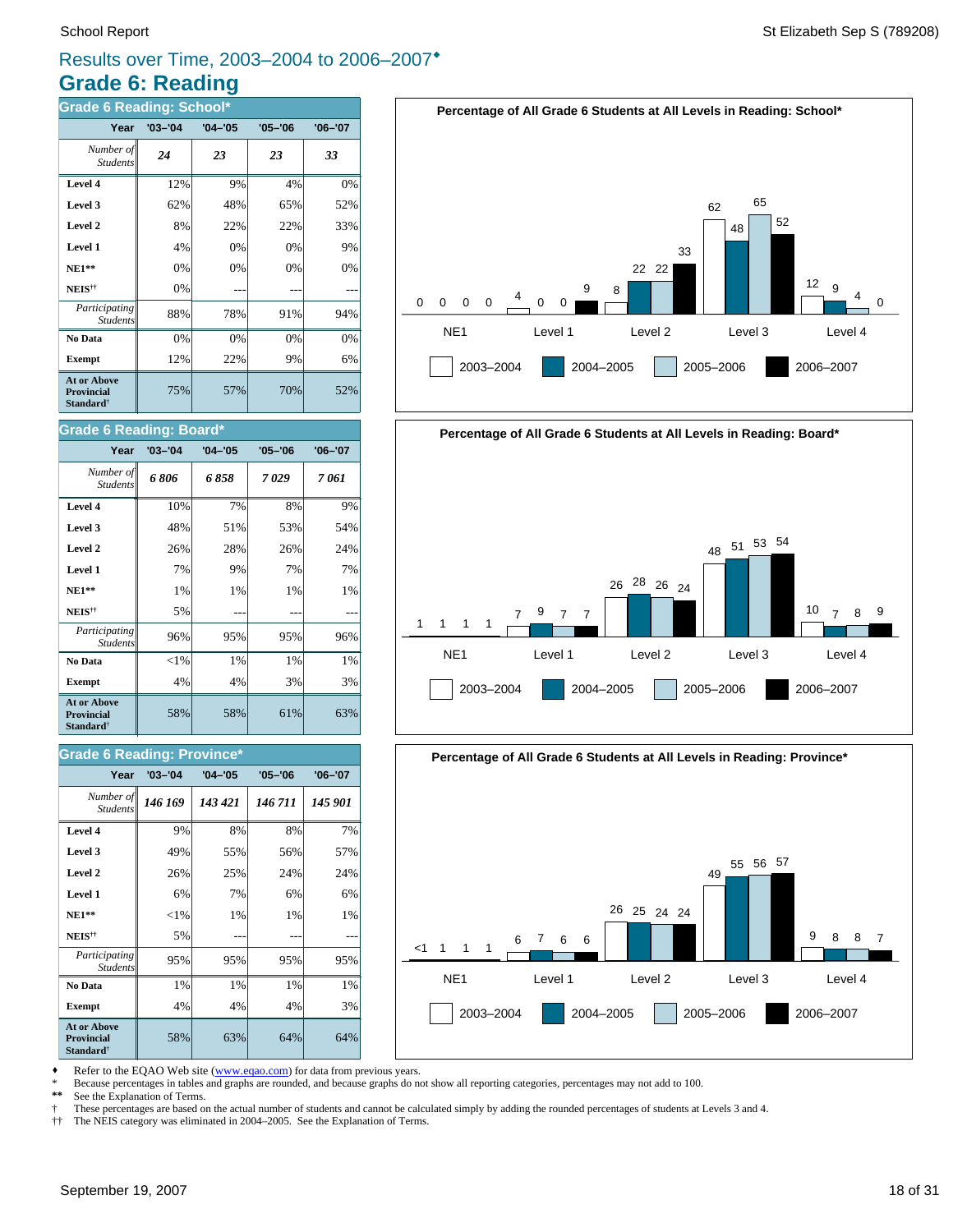### **Grade 6: Writing** Results over Time, 2003–2004 to 2006–2007<sup>\*</sup>

| <b>Grade 6 Writing: School*</b>                                         |             |             |             |             |  |  |
|-------------------------------------------------------------------------|-------------|-------------|-------------|-------------|--|--|
| Year                                                                    | $'03 - '04$ | $'04 - '05$ | $'05 - '06$ | $'06 - '07$ |  |  |
| Number of<br><b>Students</b>                                            | 24          | 23          | 23          | 33          |  |  |
| Level 4                                                                 | 12%         | 9%          | 0%          | 6%          |  |  |
| Level 3                                                                 | 50%         | 61%         | 57%         | 64%         |  |  |
| Level 2                                                                 | 25%         | 9%          | 35%         | 24%         |  |  |
| Level 1                                                                 | 0%          | 0%          | 0%          | 0%          |  |  |
| $NE1**$                                                                 | 0%          | 0%          | 0%          | 0%          |  |  |
| NEIS <sup>††</sup>                                                      | 0%          |             |             |             |  |  |
| Participating<br><b>Students</b>                                        | 88%         | 78%         | 91%         | 94%         |  |  |
| No Data                                                                 | 0%          | 0%          | 0%          | 0%          |  |  |
| <b>Exempt</b>                                                           | 12%         | 22%         | 9%          | 6%          |  |  |
| <b>At or Above</b><br><b>Provincial</b><br><b>Standard</b> <sup>†</sup> | 62%         | 70%         | 57%         | 70%         |  |  |

#### **Grade 6 Writing: Board\***

| Year                                                                    | $'03 - '04$ | $'04 - '05$ | $'05 - '06$ | $'06 - '07$ |
|-------------------------------------------------------------------------|-------------|-------------|-------------|-------------|
| Number of<br><b>Students</b>                                            | 6806        | 6858        | 7029        | 7 061       |
| Level 4                                                                 | 10%         | 8%          | 8%          | 8%          |
| Level 3                                                                 | 47%         | 50%         | 57%         | 56%         |
| Level 2                                                                 | 31%         | 34%         | 28%         | 30%         |
| Level 1                                                                 | 4%          | 3%          | 2%          | 1%          |
| $NE1**$                                                                 | ${<}1\%$    | 1%          | ${<}1\%$    | $<$ 1%      |
| NEIS <sup>††</sup>                                                      | 2%          |             |             |             |
| Participating<br><b>Students</b>                                        | 95%         | 95%         | 95%         | 96%         |
| No Data                                                                 | ${<}1\%$    | $1\%$       | $1\%$       | 1%          |
| <b>Exempt</b>                                                           | 4%          | 4%          | 3%          | 3%          |
| <b>At or Above</b><br><b>Provincial</b><br><b>Standard</b> <sup>†</sup> | 57%         | 58%         | 65%         | 64%         |

#### **Grade 6 Writing: Province\***

| Year                                                             | $'03 - '04$ | $'04 - '05$ | $'05 - '06$ | $'06 - '07$ |
|------------------------------------------------------------------|-------------|-------------|-------------|-------------|
| Number of<br><b>Students</b>                                     | 146 168     | 143 421     | 146 711     | 145 901     |
| Level 4                                                          | 9%          | 7%          | 7%          | 7%          |
| Level 3                                                          | 45%         | 51%         | 54%         | 54%         |
| Level 2                                                          | 34%         | 33%         | 31%         | 33%         |
| Level 1                                                          | 4%          | 2%          | 2%          | 2%          |
| $NE1**$                                                          | ${<}1\%$    | 1%          | ${<}1\%$    | ${<}1\%$    |
| NEIS <sup>††</sup>                                               | 3%          |             |             |             |
| Participating<br><b>Students</b>                                 | 95%         | 95%         | 95%         | 95%         |
| No Data                                                          | 1%          | 1%          | 1%          | 1%          |
| <b>Exempt</b>                                                    | 4%          | 4%          | 4%          | 3%          |
| <b>At or Above</b><br>Provincial<br><b>Standard</b> <sup>†</sup> | 54%         | 59%         | 61%         | 61%         |







Refer to the EQAO Web site (www.eqao.com) for data from previous years.

\* Because percentages in tables and graphs are rounded, and because graphs do not show all reporting categories, percentages may not add to 100.

See the Explanation of Terms.

† These percentages are based on the actual number of students and cannot be calculated simply by adding the rounded percentages of students at Levels 3 and 4.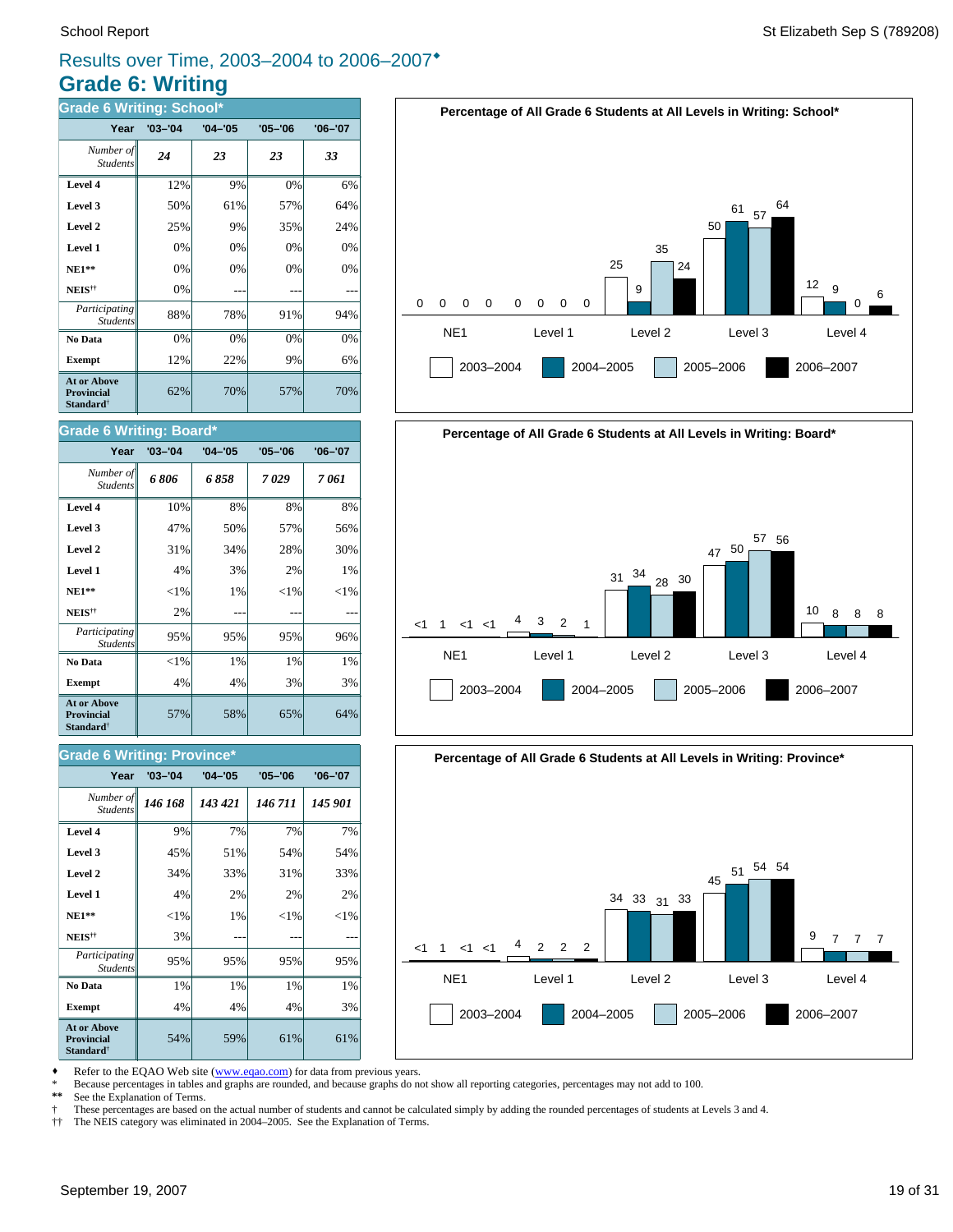### **Grade 6: Mathematics** Results over Time, 2003–2004 to 2006–2007<sup>\*</sup>

| <b>Grade 6 Mathematics: School*</b>                                     |             |             |             |         |  |  |  |  |  |  |  |
|-------------------------------------------------------------------------|-------------|-------------|-------------|---------|--|--|--|--|--|--|--|
| Year                                                                    | $'03 - '04$ | $'04 - '05$ | $'05 - '06$ | '06-'07 |  |  |  |  |  |  |  |
| Number of<br><b>Students</b>                                            | 24          | 23          | 23          | 33      |  |  |  |  |  |  |  |
| Level 4                                                                 | 4%          | 4%          | 4%          | 6%      |  |  |  |  |  |  |  |
| Level 3                                                                 | 62%         | 65%         | 57%         | 36%     |  |  |  |  |  |  |  |
| Level 2                                                                 | 21%         | 9%          | 30%         | 48%     |  |  |  |  |  |  |  |
| Level 1                                                                 | 0%          | 9%          | 0%          | 3%      |  |  |  |  |  |  |  |
| <b>NE1**</b>                                                            | 0%          | 0%          | 0%          | 0%      |  |  |  |  |  |  |  |
| NEIS <sup>††</sup>                                                      | 0%          |             |             |         |  |  |  |  |  |  |  |
| Participating<br><b>Students</b>                                        | 88%         | 87%         | 91%         | 94%     |  |  |  |  |  |  |  |
| No Data                                                                 | 0%          | 0%          | 0%          | 0%      |  |  |  |  |  |  |  |
| <b>Exempt</b>                                                           | 12%         | 13%         | 9%          | 6%      |  |  |  |  |  |  |  |
| <b>At or Above</b><br><b>Provincial</b><br><b>Standard</b> <sup>†</sup> | 67%         | 70%         | 61%         | 42%     |  |  |  |  |  |  |  |

#### **Grade 6 Mathematics: Board\***

| Year                                                             | $'03 - '04$ | $'04 - '05$ | $'05 - '06$ | $'06 - '07$ |
|------------------------------------------------------------------|-------------|-------------|-------------|-------------|
| Number of<br><b>Students</b>                                     | 6806        | 6 858       | 7029        | 7 061       |
| Level 4                                                          | 14%         | 9%          | 11%         | 12%         |
| Level 3                                                          | 43%         | 46%         | 47%         | 46%         |
| Level 2                                                          | 27%         | 32%         | 28%         | 31%         |
| Level 1                                                          | 8%          | 9%          | 9%          | 6%          |
| $NE1**$                                                          | ${<}1\%$    | ${<}1\%$    | ${<}1\%$    | ${<}1\%$    |
| NEIS <sup>††</sup>                                               | 4%          |             |             |             |
| Participating<br><b>Students</b>                                 | 96%         | 95%         | 95%         | 96%         |
| No Data                                                          | ${<}1\%$    | 1%          | 2%          | 1%          |
| <b>Exempt</b>                                                    | 4%          | 4%          | 3%          | 3%          |
| <b>At or Above</b><br>Provincial<br><b>Standard</b> <sup>†</sup> | 57%         | 54%         | 58%         | 58%         |

#### **Grade 6 Mathematics: Province\***

| Year                                                                    | $'03 - '04$ | $'04 - '05$ | $'05 - '06$ | $'06 - '07$ |
|-------------------------------------------------------------------------|-------------|-------------|-------------|-------------|
| Number of<br><b>Students</b>                                            | 146 168     | 143 421     | 146 711     | 145 901     |
| Level 4                                                                 | 13%         | 10%         | 11%         | 11%         |
| Level 3                                                                 | 44%         | 50%         | 50%         | 48%         |
| Level 2                                                                 | 27%         | 29%         | 27%         | 30%         |
| Level 1                                                                 | 6%          | 6%          | 7%          | 6%          |
| $NE1**$                                                                 | $<$ 1%      | ${<}1\%$    | ${<}1\%$    | ${<}1\%$    |
| NEIS <sup>††</sup>                                                      | 4%          |             |             |             |
| Participating<br><b>Students</b>                                        | 95%         | 95%         | 95%         | 95%         |
| No Data                                                                 | 1%          | 1%          | 1%          | 1%          |
| <b>Exempt</b>                                                           | 4%          | 4%          | 4%          | 4%          |
| <b>At or Above</b><br><b>Provincial</b><br><b>Standard</b> <sup>†</sup> | 57%         | 60%         | 61%         | 59%         |





**Percentage of All Grade 6 Students at All Levels in Mathematics: Province\***



Refer to the EQAO Web site (www.eqao.com) for data from previous years.

\* Because percentages in tables and graphs are rounded, and because graphs do not show all reporting categories, percentages may not add to 100.

See the Explanation of Terms.

† These percentages are based on the actual number of students and cannot be calculated simply by adding the rounded percentages of students at Levels 3 and 4.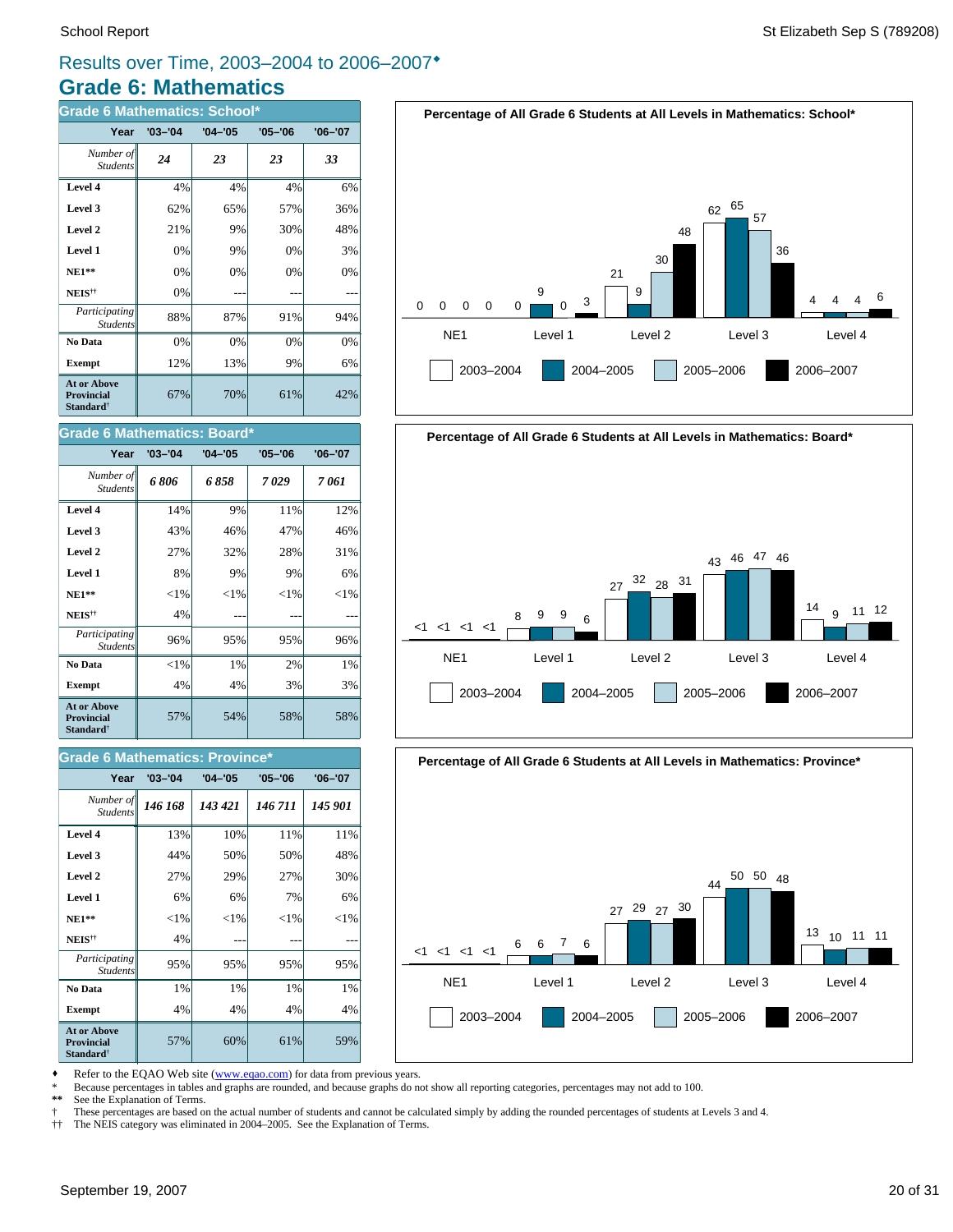|                                                                                      |               |             |               |                                               |             | RESULTS FOR ALL STUDENTS OVER TIME BY GENDER <sup>†</sup> AT THIS SCHOOL <sup>†</sup> † |                              |  |
|--------------------------------------------------------------------------------------|---------------|-------------|---------------|-----------------------------------------------|-------------|-----------------------------------------------------------------------------------------|------------------------------|--|
| Percentage of Students At or Above the Provincial Standard (Levels 3 and 4): Grade 3 |               |             |               |                                               |             |                                                                                         |                              |  |
|                                                                                      |               |             | 2002-2003     | 2003-2004                                     | 2004-2005   | 2005-2006                                                                               | 2006-2007                    |  |
|                                                                                      |               |             |               |                                               |             |                                                                                         |                              |  |
|                                                                                      |               |             |               |                                               |             |                                                                                         |                              |  |
| <b>READING</b>                                                                       |               |             |               |                                               |             |                                                                                         |                              |  |
|                                                                                      |               |             |               |                                               |             |                                                                                         |                              |  |
|                                                                                      |               |             | $N/R$ $N/R$   | $N/R$ $N/R$                                   | $N/R$ $N/R$ | N/R N/R                                                                                 | $N/R$ $N/R$                  |  |
|                                                                                      |               |             |               |                                               |             |                                                                                         |                              |  |
|                                                                                      |               |             |               |                                               |             |                                                                                         |                              |  |
| <b>WRITING</b>                                                                       |               |             |               |                                               |             |                                                                                         |                              |  |
|                                                                                      |               |             |               |                                               |             |                                                                                         |                              |  |
|                                                                                      |               |             | $N/R$ $N/R$   | $N/R$ $N/R$                                   | $N/R$ $N/R$ | $N/R$ $N/R$                                                                             | $N/R$ $N/R$                  |  |
|                                                                                      |               |             |               |                                               |             |                                                                                         |                              |  |
|                                                                                      |               |             |               |                                               |             |                                                                                         |                              |  |
| <b>MATHEMATICS</b>                                                                   |               |             |               |                                               |             |                                                                                         |                              |  |
|                                                                                      |               |             | $N/R$ $N/R$   | $N/R$ $N/R$                                   | $N/R$ $N/R$ | $N/R$ $N/R$                                                                             | N/R N/R                      |  |
|                                                                                      |               |             |               |                                               |             |                                                                                         |                              |  |
|                                                                                      |               |             |               | <b>Female</b>                                 |             | <b>Male</b>                                                                             |                              |  |
|                                                                                      |               |             |               |                                               |             |                                                                                         |                              |  |
|                                                                                      |               |             |               | Total Number of Grade 3 Students <sup>t</sup> |             |                                                                                         |                              |  |
|                                                                                      | 2002-2003     |             | 2003-2004     |                                               | 2004-2005   | 2005-2006                                                                               | 2006-2007                    |  |
|                                                                                      | <b>Female</b> | <b>Male</b> | <b>Female</b> | <b>Male</b><br><b>Female</b>                  | <b>Male</b> | <b>Female</b><br><b>Male</b>                                                            | <b>Female</b><br><b>Male</b> |  |
| School                                                                               | 6             | 13          | $18\,$        | $\boldsymbol{8}$                              | 11<br>17    | $11$<br>9                                                                               | 14<br>$11$                   |  |

† Includes only students for whom gender data were available.

†† Refer to the board report for results for the board and to the provincial report for results for the province.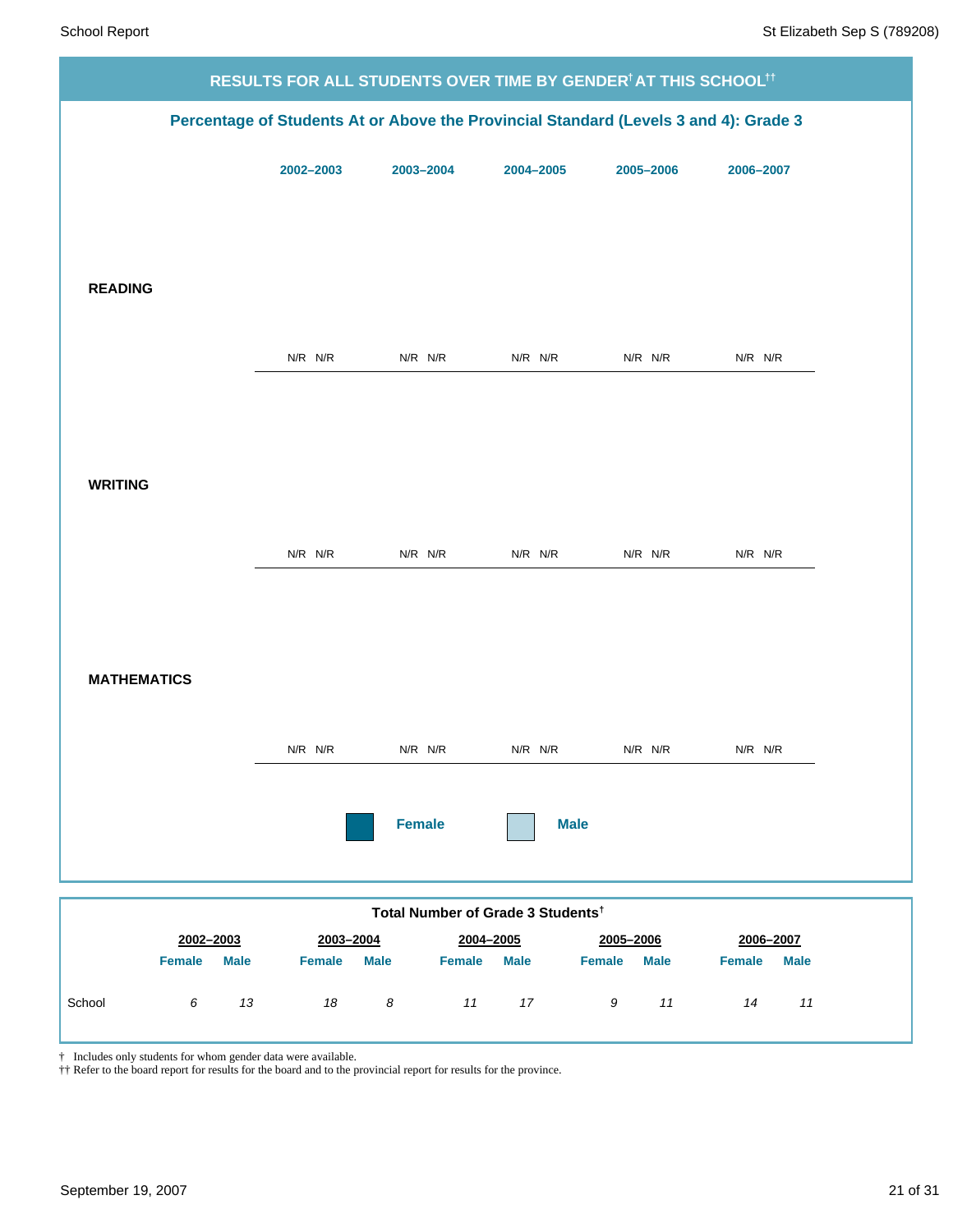|                              |               |                                               |                       | RESULTS FOR ALL STUDENTS OVER TIME BY GENDER <sup>†</sup> AT THIS SCHOOL <sup>†</sup> † |                              |
|------------------------------|---------------|-----------------------------------------------|-----------------------|-----------------------------------------------------------------------------------------|------------------------------|
|                              |               |                                               |                       | Percentage of Students At or Above the Provincial Standard (Levels 3 and 4): Grade 6    |                              |
|                              | 2002-2003     | 2003-2004                                     | 2004-2005             | 2005-2006                                                                               | 2006-2007                    |
|                              |               |                                               |                       |                                                                                         |                              |
|                              |               |                                               |                       |                                                                                         |                              |
| <b>READING</b>               |               |                                               |                       |                                                                                         |                              |
|                              | $N/R$ $N/R$   | $N/R$ $N/R$                                   | $N/R$ $N/R$           | $N/R$ $N/R$                                                                             | $N/R$ $N/R$                  |
|                              |               |                                               |                       |                                                                                         |                              |
|                              |               |                                               |                       |                                                                                         |                              |
| <b>WRITING</b>               |               |                                               |                       |                                                                                         |                              |
|                              | $N/R$ $N/R$   | $N/R$ $N/R$                                   | $N/R$ $N/R$           | $N/R$ $N/R$                                                                             | $N/R$ $N/R$                  |
|                              |               |                                               |                       |                                                                                         |                              |
|                              |               |                                               |                       |                                                                                         |                              |
| <b>MATHEMATICS</b>           |               |                                               |                       |                                                                                         |                              |
|                              | N/R N/R       | $N/R$ $N/R$                                   | $N/R$ $N/R$           | $N/R$ $N/R$                                                                             | N/R N/R                      |
|                              |               |                                               |                       |                                                                                         |                              |
|                              |               | <b>Female</b>                                 | <b>Male</b>           |                                                                                         |                              |
|                              |               |                                               |                       |                                                                                         |                              |
| 2002-2003                    | 2003-2004     | Total Number of Grade 6 Students <sup>†</sup> | 2004-2005             | 2005-2006                                                                               | 2006-2007                    |
| <b>Female</b><br><b>Male</b> | <b>Female</b> | <b>Male</b><br><b>Female</b>                  | <b>Male</b>           | Female<br><b>Male</b>                                                                   | <b>Male</b><br><b>Female</b> |
| 12<br>11<br>School           | $\pmb{8}$     | 13<br>15                                      | $\boldsymbol{\delta}$ | 13<br>10                                                                                | 19<br>14                     |

† Includes only students for whom gender data were available.

†† Refer to the board report for results for the board and to the provincial report for results for the province.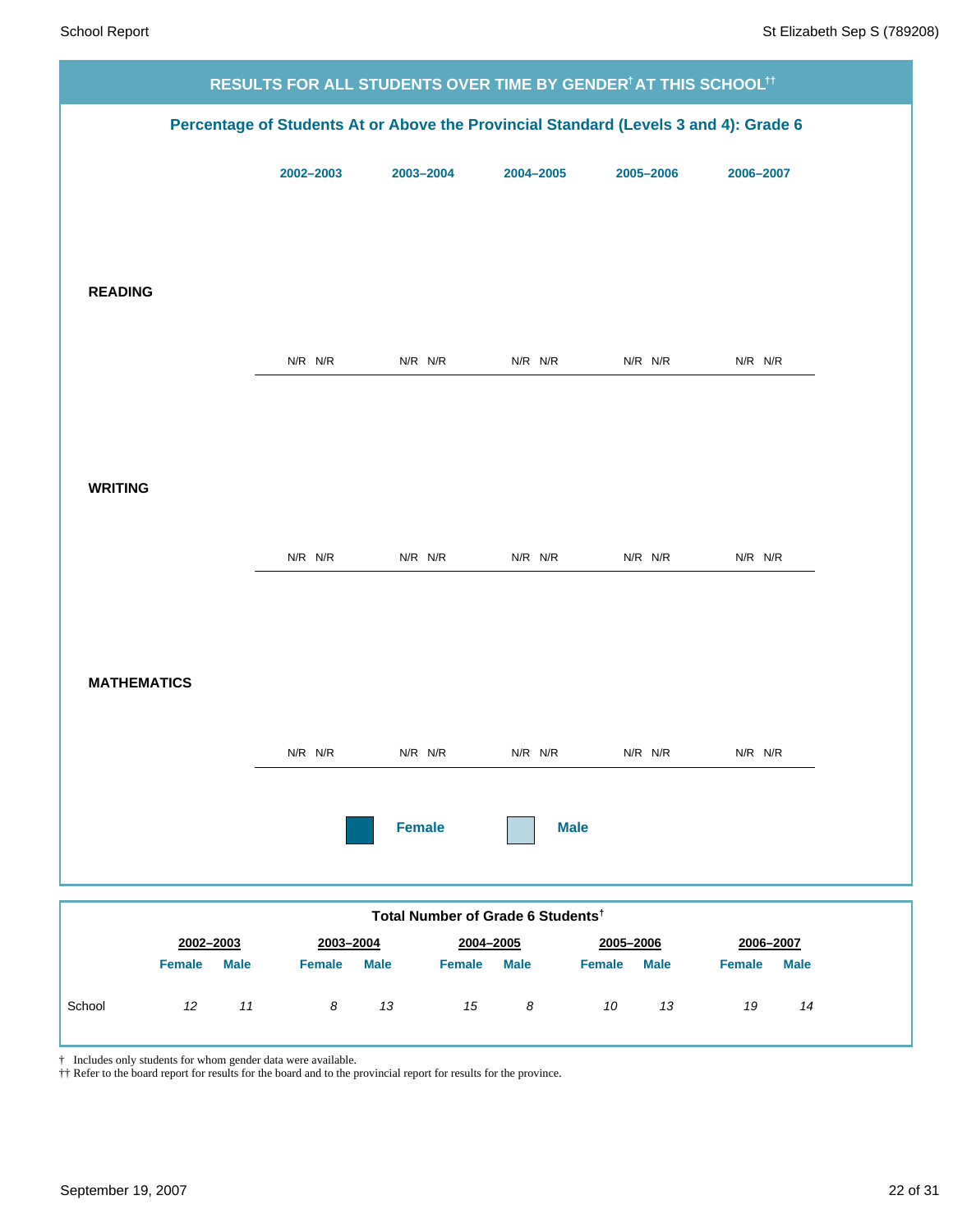|                                                                | STUDENT QUESTIONNAIRE RESULTS FOR THIS SCHOOL: GRADE 3 (# = 24) |                                                     |
|----------------------------------------------------------------|-----------------------------------------------------------------|-----------------------------------------------------|
| <b>Questionnaire Item</b>                                      | Percentage of Students*                                         | <b>Number of</b><br><b>Students Who</b><br>Answered |
|                                                                | 100<br>0                                                        | "Yes"                                               |
| I am a good reader.                                            | 29<br>71                                                        | 17                                                  |
| I like to read.                                                | 71<br>29                                                        | 17                                                  |
| I read by myself at home.                                      | 25<br> 8 <br>67                                                 | 16                                                  |
| I read with someone older than me at home.                     | 42<br>38<br>21                                                  | 5                                                   |
| I use a computer for reading activities at school.             | 79<br>12<br>8                                                   | 19                                                  |
| I am a good writer.                                            | 54<br>42                                                        | 13                                                  |
| I like to write.                                               | 42 4<br>54                                                      | 13                                                  |
| I write by myself at home.                                     | 17<br>83                                                        | 20                                                  |
| Someone older than me helps me with my writing at home.        | 58<br>33<br>8                                                   | 2                                                   |
| I use a computer for writing activities at school.             | $92$ 4 4                                                        | 22                                                  |
| I am good at mathematics.                                      | 54<br>46                                                        | 11                                                  |
| I like mathematics.                                            | 75<br>17<br> 8                                                  | 18                                                  |
| I use mathematics to solve problems outside school.            | 29<br>25<br>46                                                  | 11                                                  |
| Someone older than me helps me with my mathematics at<br>home. | 21<br>62<br>17                                                  | 5                                                   |
| I use a computer to learn mathematics at school.               | 75<br>17<br>8                                                   | 2                                                   |
| I use a calculator to learn mathematics at school.             | $\overline{4}$<br>83<br>12                                      | 1                                                   |
| At home, there is a computer for me to use for school work.    | 29<br>21<br>50                                                  | 12                                                  |
|                                                                | <b>Sometimes</b><br>No<br>Yes<br>- I                            |                                                     |

**STUDENT QUESTIONNAIRE RESULTS FOR THIS SCHOOL: GRADE 3 (# =** *24***)**

\* Percentages may not add to 100, due to a lack of or ambiguous responses. Where there is no number in a box, the percentage of responses is smaller than 4.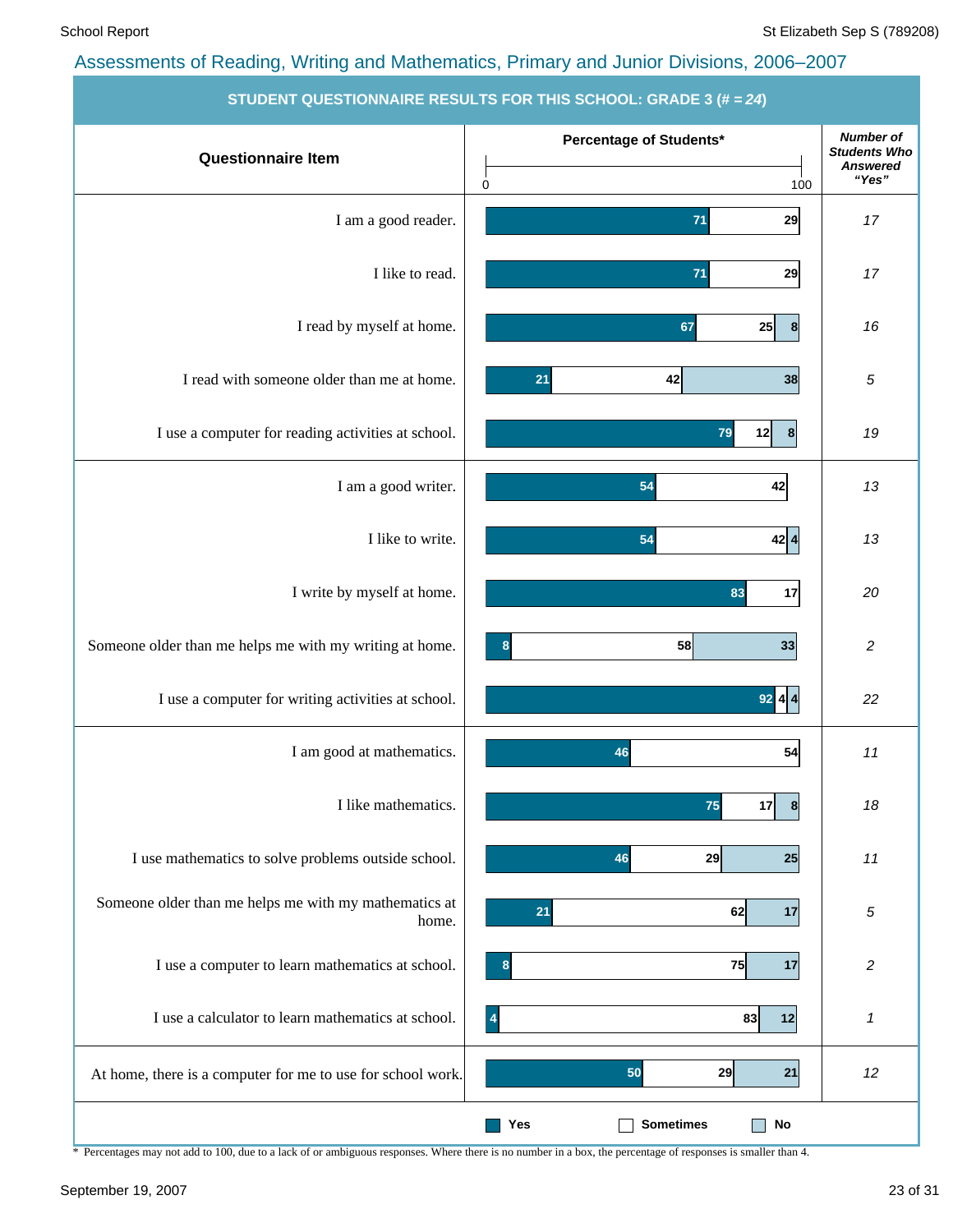| <b>STUDENT QUESTIONNAIRE RESULTS FOR THIS SCHOOL: GRADE 3 (# = 24)</b> |                                            |                                     |  |  |  |  |  |  |
|------------------------------------------------------------------------|--------------------------------------------|-------------------------------------|--|--|--|--|--|--|
| <b>Questionnaire Item</b>                                              | Percentage of Students*<br>$\Omega$<br>100 | <b>Number of</b><br><b>Students</b> |  |  |  |  |  |  |
| Language(s) students speak at home:                                    |                                            |                                     |  |  |  |  |  |  |
| only or mostly English                                                 | 42                                         | 10                                  |  |  |  |  |  |  |
| another language (or languages) as often as English                    | 33                                         | 8                                   |  |  |  |  |  |  |
| only or mostly another language (or other languages)                   | 25                                         | 6                                   |  |  |  |  |  |  |
| Language(s) that people speak to students at home:                     |                                            |                                     |  |  |  |  |  |  |
| only or mostly English                                                 | 33                                         | 8                                   |  |  |  |  |  |  |
| another language (or languages) as often as English                    | 29                                         | 7                                   |  |  |  |  |  |  |
| only or mostly another language (or other languages)                   | 38                                         | 9                                   |  |  |  |  |  |  |

\* Percentages may not add to 100, due to a lack of or ambiguous responses.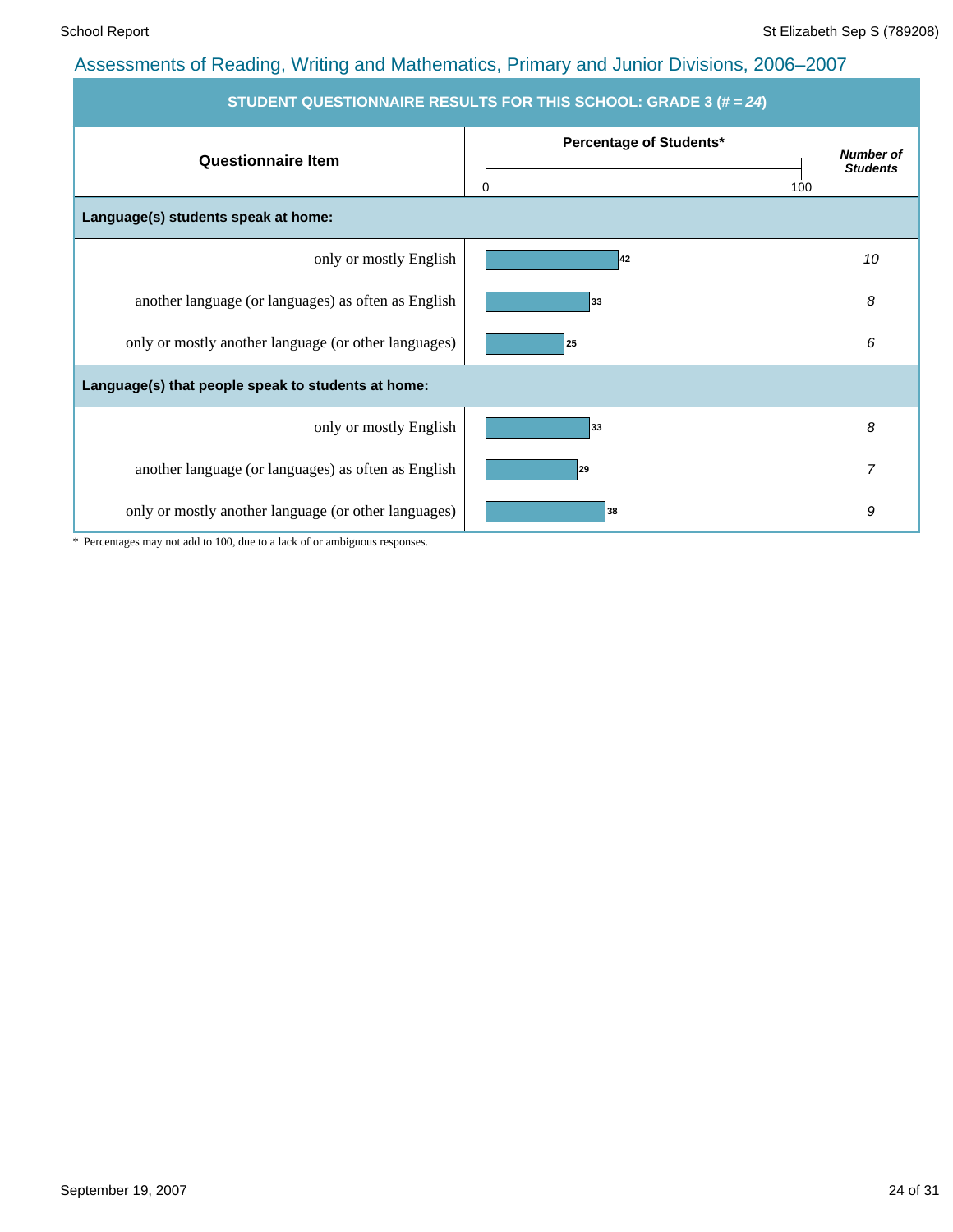| -<br>$\tilde{\phantom{a}}$                                                                                                    |                                                      |                                        |                       |                                                |                       |                                         |                     |                                                                 |           |
|-------------------------------------------------------------------------------------------------------------------------------|------------------------------------------------------|----------------------------------------|-----------------------|------------------------------------------------|-----------------------|-----------------------------------------|---------------------|-----------------------------------------------------------------|-----------|
|                                                                                                                               |                                                      | <b>School</b>                          |                       | <b>Board</b>                                   |                       |                                         | <b>Province</b>     |                                                                 |           |
| <b>GRADE 3: STUDENT QUESTIONNAIRE</b><br><b>RESULTS FOR SCHOOL, BOARD AND</b><br><b>PROVINCE (all students, female, male)</b> | ⊻<br>$\overline{\mathbf{a}}$<br>o<br>$\frac{54}{24}$ | <u> ೬ ೪</u><br>$\overline{\mathbf{c}}$ | $\boldsymbol{\sigma}$ | ū<br>$\widehat{\omega}$<br>പ<br><b>LO</b><br>あ | മൈ<br>$\sigma$ $\sim$ | ெ<br>÷<br>$\sigma$<br>$\mathbf{\Omega}$ | க<br>Ø.<br>t•)<br>あ | $\widehat{\infty}$<br>$\infty$<br>$\mathbf{\sigma}$<br>ιo<br>σ. | <u>in</u> |

**Percentage of Students Who Answered "Yes" to the Statements Below**

| <b>Reading</b>                                                 |        |       |     |     |     |     |     |     |     |
|----------------------------------------------------------------|--------|-------|-----|-----|-----|-----|-----|-----|-----|
| I am a good reader.                                            | 71%    | 69%   | 73% | 65% | 66% | 63% | 68% | 70% | 66% |
| I like to read.                                                | 71%    | 69%   | 73% | 56% | 65% | 48% | 58% | 67% | 50% |
| I read by myself at home.                                      | 67%    | 69%   | 64% | 64% | 66% | 61% | 59% | 61% | 57% |
| I read with someone older than me at home.                     | 21%    | 31%   | 9%  | 13% | 13% | 13% | 16% | 15% | 17% |
| I use a computer for reading activities at school.             | 79%    | 77%   | 82% | 20% | 21% | 20% | 24% | 24% | 24% |
| <b>Writing</b>                                                 |        |       |     |     |     |     |     |     |     |
| I am a good writer.                                            | 54%    | 46%   | 64% | 48% | 54% | 43% | 51% | 58% | 45% |
| I like to write.                                               | 54%    | 62%   | 45% | 53% | 59% | 47% | 53% | 61% | 45% |
| I write by myself at home.                                     | 83%    | 77%   | 91% | 60% | 64% | 57% | 56% | 61% | 52% |
| Someone older than me helps me with my writing at<br>home.     | 8%     | 0%    | 18% | 18% | 15% | 20% | 17% | 15% | 18% |
| I use a computer for writing activities at school.             | 92%    | 92%   | 91% | 21% | 22% | 21% | 29% | 28% | 29% |
| <b>Mathematics</b>                                             |        |       |     |     |     |     |     |     |     |
| I am good at mathematics.                                      | 46%    | 31%   | 64% | 49% | 41% | 56% | 53% | 46% | 61% |
| I like mathematics.                                            | 75%    | 69%   | 82% | 59% | 55% | 63% | 57% | 54% | 60% |
| I use mathematics to solve problems outside school.            | 46%    | 54%   | 36% | 32% | 33% | 31% | 34% | 34% | 34% |
| Someone older than me helps me with my mathematics at<br>home. | 21%    | 15%   | 27% | 29% | 31% | 27% | 27% | 30% | 25% |
| I use a computer to learn mathematics at school.               | $8\%$  | $8\%$ | 9%  | 24% | 24% | 24% | 27% | 27% | 27% |
| I use a calculator to learn mathematics at school.             | 4%     | $0\%$ | 9%  | 15% | 14% | 15% | 13% | 12% | 14% |
| <b>Computer at home</b>                                        |        |       |     |     |     |     |     |     |     |
| There is a computer for me to use for school work.             | $50\%$ | 46%   | 55% | 46% | 49% | 44% | 50% | 51% | 48% |

\* Includes only students for whom gender data were available.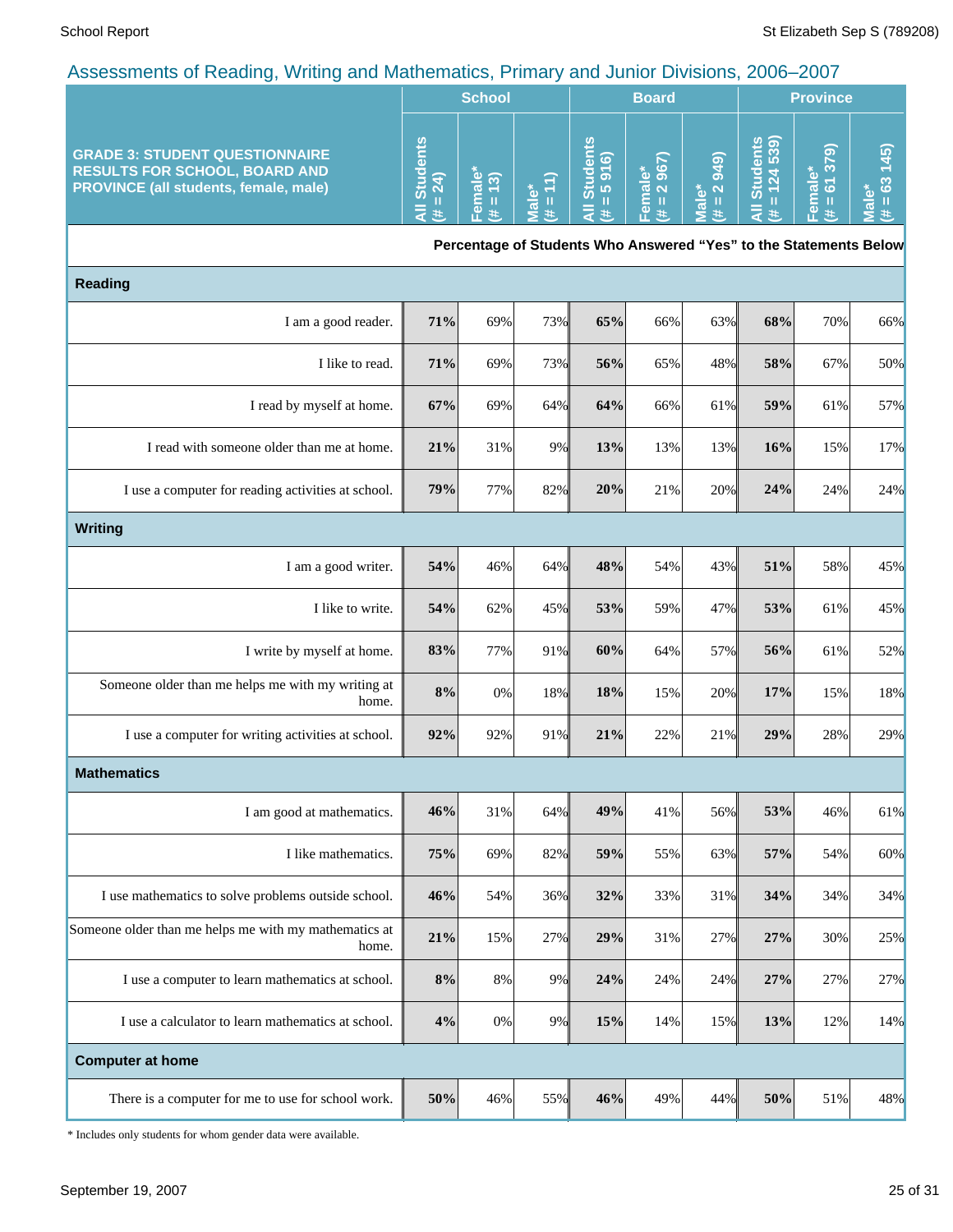|                                                                                                                        |                                      | <b>School</b>                   |                      |                                             | <b>Board</b>                                         |                                      |                                               | <b>Province</b>                            |                                      |
|------------------------------------------------------------------------------------------------------------------------|--------------------------------------|---------------------------------|----------------------|---------------------------------------------|------------------------------------------------------|--------------------------------------|-----------------------------------------------|--------------------------------------------|--------------------------------------|
| <b>GRADE 3: STUDENT QUESTIONNAIRE</b><br><b>RESULTS FOR SCHOOL, BOARD AND</b><br>PROVINCE (all students, female, male) | <b>Students</b><br>$= 24$<br>₹<br>y. | Female <sup>*</sup><br>(# = 13) | $= 11$<br>Male*<br>巷 | Students<br>= 5 916)<br>п<br>$\bar{a}$<br>违 | 967)<br>Female*<br>$\overline{\mathbf{N}}$<br>Ш<br>共 | 2 949)<br>Male*<br>$\mathbf{H}$<br>巷 | Students<br>= 124 539)<br>Ш<br>$\bar{a}$<br>违 | 379<br>Female*<br>$\overline{6}$<br>Ш<br>共 | (45)<br>63<br><b>Male*</b><br>Ш<br>巷 |
| Language(s) students speak at home:**                                                                                  |                                      |                                 |                      |                                             |                                                      |                                      |                                               |                                            |                                      |
| only or mostly English                                                                                                 | 42%                                  | 54%                             | 27%                  | 68%                                         | 65%                                                  | 70%                                  | 79%                                           | 79%                                        | 80%                                  |
| another language (or languages) as often as English                                                                    | 33%                                  | 15%                             | 55%                  | 20%                                         | 21%                                                  | 19%                                  | 12%                                           | 12%                                        | 11%                                  |
| only or mostly another language (or other languages)                                                                   | 25%                                  | 31%                             | 18%                  | 12%                                         | 14%                                                  | 11%                                  | $8\%$                                         | 9%                                         | 8%                                   |
| Language(s) that people speak to students at home:**                                                                   |                                      |                                 |                      |                                             |                                                      |                                      |                                               |                                            |                                      |
| only or mostly English                                                                                                 | 33%                                  | 38%                             | 27%                  | 57%                                         | 55%                                                  | 60%                                  | 76%                                           | 75%                                        | 76%                                  |
| another language (or languages) as often as English                                                                    | 29%                                  | 15%                             | 45%                  | 22%                                         | 23%                                                  | 21%                                  | 11%                                           | 11%                                        | 11%                                  |
| only or mostly another language (or other languages)                                                                   | 38%                                  | 46%                             | 27%                  | 20%                                         | 22%                                                  | 18%                                  | 13%                                           | 13%                                        | 12%                                  |

\* Includes only students for whom gender data were available.

\*\* Percentages may not add to 100, due to a lack of or ambiguous responses.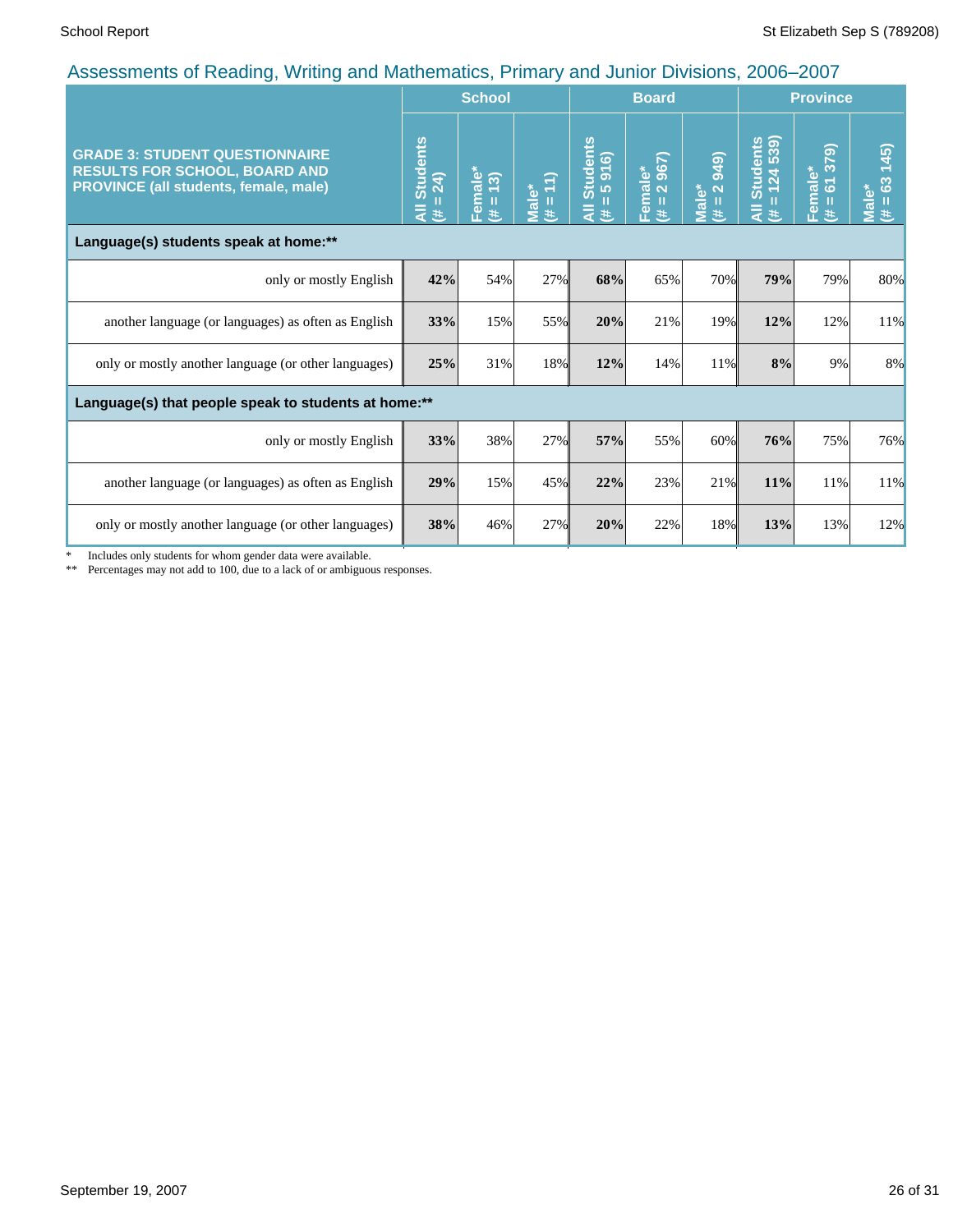|                                                                | 310DENT QUESTIONNAINE NESUETS FON THIS SUITOUE. GNADE 0 (# = 37) |                                                                     |
|----------------------------------------------------------------|------------------------------------------------------------------|---------------------------------------------------------------------|
| <b>Questionnaire Item</b>                                      | Percentage of Students*<br>0<br>100                              | <b>Number of</b><br><b>Students Who</b><br><b>Answered</b><br>"Yes" |
| I am a good reader.                                            | 58<br>42                                                         | 18                                                                  |
| I like to read.                                                | 42<br>13<br>45                                                   | 14                                                                  |
| I read by myself at home.                                      | 19<br>77                                                         | 24                                                                  |
| I read with someone older than me at home.                     | 29<br>$71$                                                       | 0                                                                   |
| I use a computer for reading activities at school.             | 81<br>16                                                         | 1                                                                   |
| I am a good writer.                                            | 45<br>10<br>45                                                   | 14                                                                  |
| I like to write.                                               | 32<br>19<br>48                                                   | 15                                                                  |
| I write by myself at home.                                     | 61<br>26<br>13                                                   | 19                                                                  |
| Someone older than me helps me with my writing at home.        | 42<br>13<br>45                                                   | 4                                                                   |
| I use a computer for writing activities at school.             | 55<br>16<br>29                                                   | 5                                                                   |
| I am good at mathematics.                                      | 45<br>35<br>19                                                   | 14                                                                  |
| I like mathematics.                                            | 45<br>42<br> 13                                                  | 14                                                                  |
| I use mathematics to solve problems outside school.            | 19<br>61<br>19                                                   | 6                                                                   |
| Someone older than me helps me with my mathematics at<br>home. | 61<br>16<br>23                                                   | $\boldsymbol{7}$                                                    |
| I use a computer to learn mathematics at school.               | 94<br>6                                                          | $\overline{\mathbf{c}}$                                             |
| I use a calculator to learn mathematics at school.             | 65<br>19<br>16                                                   | 5                                                                   |
| At home, there is a computer for me to use for school work.    | 77<br>16<br>6                                                    | 24                                                                  |
|                                                                | <b>Sometimes</b><br><b>No</b><br>Yes                             |                                                                     |

**STUDENT QUESTIONNAIRE RESULTS FOR THIS SCHOOL: GRADE** 

\* Percentages may not add to 100, due to a lack of or ambiguous responses. Where there is no number in a box, the percentage of responses is smaller than 4.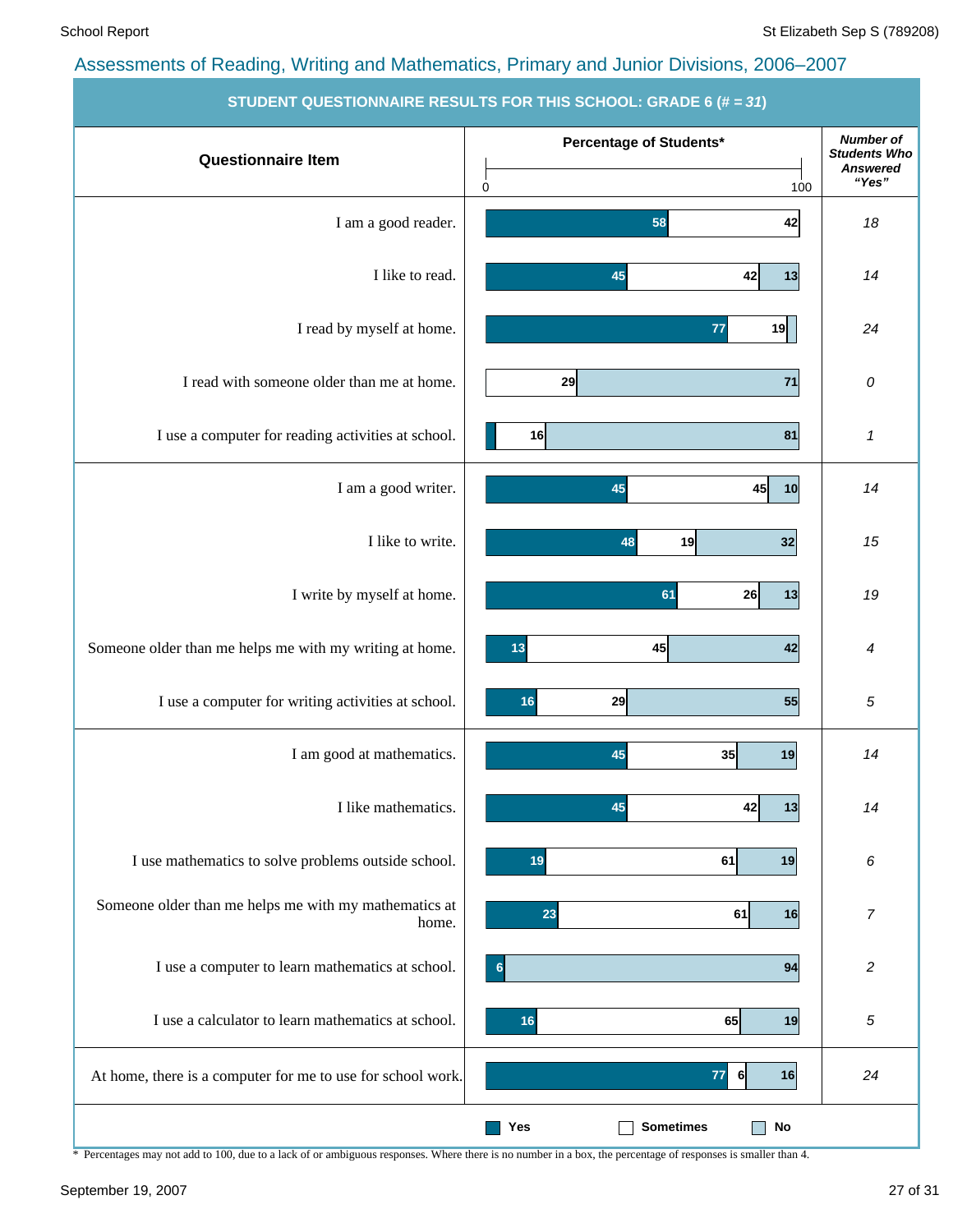| STUDENT QUESTIONNAIRE RESULTS FOR THIS SCHOOL: GRADE 6 (# = 31) |                                     |                                     |  |  |  |  |  |  |
|-----------------------------------------------------------------|-------------------------------------|-------------------------------------|--|--|--|--|--|--|
| <b>Questionnaire Item</b>                                       | Percentage of Students*<br>100<br>0 | <b>Number of</b><br><b>Students</b> |  |  |  |  |  |  |
| Language(s) students speak at home:                             |                                     |                                     |  |  |  |  |  |  |
| only or mostly English                                          | 55                                  | 17                                  |  |  |  |  |  |  |
| another language (or languages) as often as English             | 19                                  | 6                                   |  |  |  |  |  |  |
| only or mostly another language (or other languages)            | 26                                  | 8                                   |  |  |  |  |  |  |
| Language(s) that people speak to students at home:              |                                     |                                     |  |  |  |  |  |  |
| only or mostly English                                          | 52                                  | 16                                  |  |  |  |  |  |  |
| another language (or languages) as often as English             | 19                                  | 6                                   |  |  |  |  |  |  |
| only or mostly another language (or other languages)            | 29                                  | 9                                   |  |  |  |  |  |  |

\* Percentages may not add to 100, due to a lack of or ambiguous responses.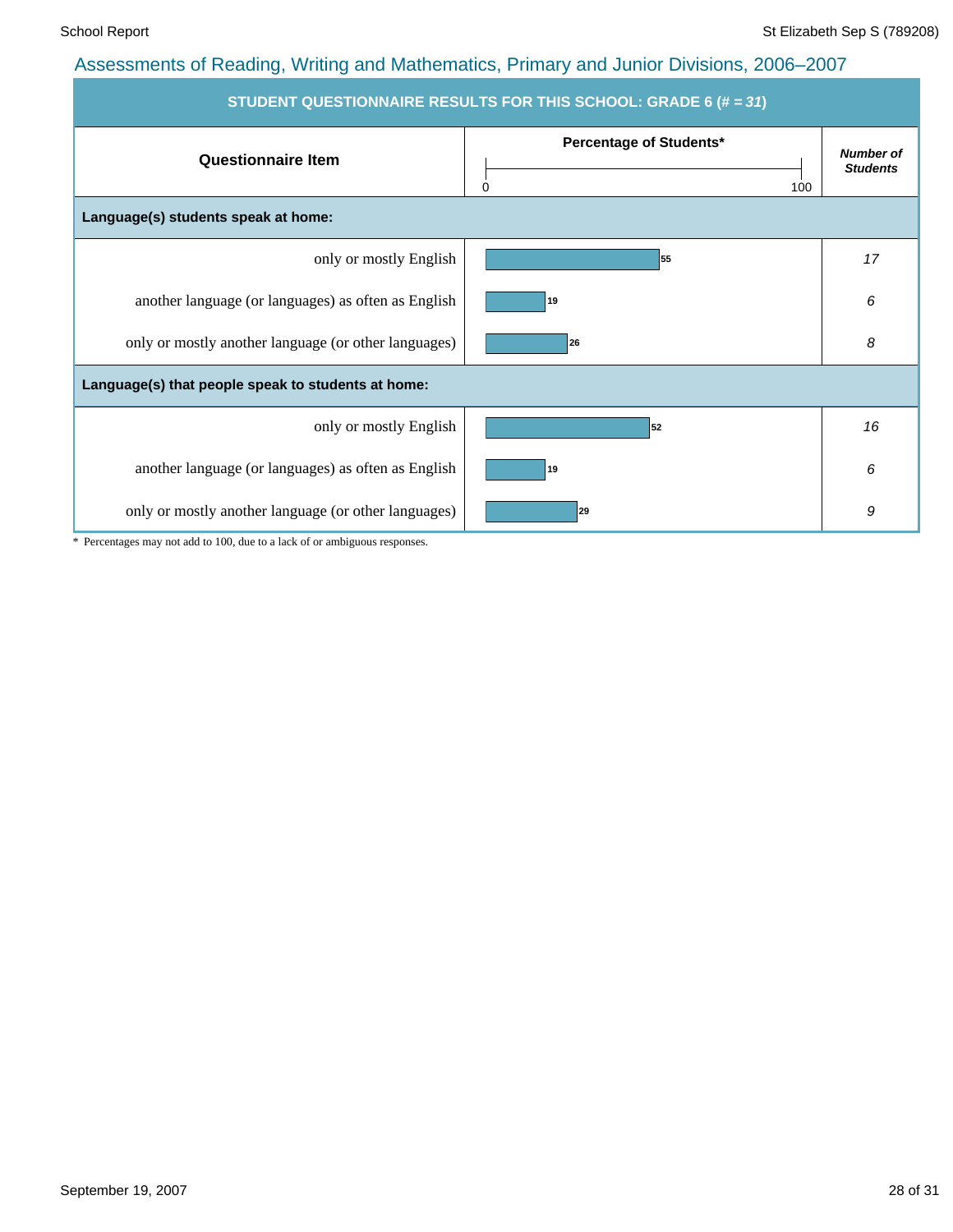|                                                                                                                               | <b>School</b>                                 |                                    |                             | <b>Board</b>                                                      |                                   |                        | <b>Province</b>               |                                   |                                                                  |
|-------------------------------------------------------------------------------------------------------------------------------|-----------------------------------------------|------------------------------------|-----------------------------|-------------------------------------------------------------------|-----------------------------------|------------------------|-------------------------------|-----------------------------------|------------------------------------------------------------------|
| <b>GRADE 6: STUDENT QUESTIONNAIRE</b><br><b>RESULTS FOR SCHOOL, BOARD AND</b><br><b>PROVINCE (all students, female, male)</b> | <b>Students</b><br>$= 31$ )<br>$\bar{a}$<br>进 | Female <sup>*</sup><br>$= 19$<br>主 | $= 12$<br><b>Male*</b><br>共 | <b>Students</b><br>$= 6744$<br>$\bar{a}$<br>主                     | $= 3312$<br>Female*<br>(# = 3 31) | $= 3432$<br>Male*<br>共 | All Students<br>(# = 138 935) | 68318)<br>Female*<br>$\,$ II<br>违 | 615<br><b>P</b><br>ۜ٥<br>$\rm H$<br>$\overline{\mathbf{c}}$<br>进 |
|                                                                                                                               |                                               |                                    |                             | Percentage of Students Who Answered "Yes" to the Statements Below |                                   |                        |                               |                                   |                                                                  |
| <b>Reading</b>                                                                                                                |                                               |                                    |                             |                                                                   |                                   |                        |                               |                                   |                                                                  |
| I am a good reader.                                                                                                           | 58%                                           | 58%                                | 58%                         | 59%                                                               | 60%                               | 59%                    | 62%                           | 65%                               | 59%                                                              |
| I like to read.                                                                                                               | 45%                                           | 63%                                | 17%                         | 42%                                                               | 51%                               | 34%                    | 47%                           | 55%                               | 38%                                                              |
| I read by myself at home.                                                                                                     | 77%                                           | 89%                                | 58%                         | 65%                                                               | 71%                               | 60%                    | 66%                           | 73%                               | 60%                                                              |
| I read with someone older than me at home.                                                                                    | 0%                                            | $0\%$                              | 0%                          | 4%                                                                | 3%                                | 5%                     | 4%                            | 4%                                | 4%                                                               |
| I use a computer for reading activities at school.                                                                            | 3%                                            | 5%                                 | 0%                          | 15%                                                               | 13%                               | 17%                    | 15%                           | 15%                               | 15%                                                              |
| <b>Writing</b>                                                                                                                |                                               |                                    |                             |                                                                   |                                   |                        |                               |                                   |                                                                  |
| I am a good writer.                                                                                                           | 45%                                           | 58%                                | 25%                         | 41%                                                               | 44%                               | 39%                    | 44%                           | 50%                               | 38%                                                              |
| I like to write.                                                                                                              | 48%                                           | 74%                                | 8%                          | 43%                                                               | 50%                               | 37%                    | 42%                           | 52%                               | 33%                                                              |
| I write by myself at home.                                                                                                    | 61%                                           | 68%                                | 50%                         | 57%                                                               | 63%                               | 51%                    | 52%                           | 59%                               | 45%                                                              |
| Someone older than me helps me with my writing at<br>home.                                                                    | 13%                                           | 11%                                | 17%                         | 9%                                                                | 7%                                | 11%                    | 9%                            | $8\%$                             | 10%                                                              |
| I use a computer for writing activities at school.                                                                            | 16%                                           | 16%                                | 17%                         | 33%                                                               | 33%                               | 34%                    | 35%                           | 34%                               | 35%                                                              |
| <b>Mathematics</b>                                                                                                            |                                               |                                    |                             |                                                                   |                                   |                        |                               |                                   |                                                                  |
| I am good at mathematics.                                                                                                     | 45%                                           | 58%                                | 25%                         | 46%                                                               | 37%                               | 54%                    | 49%                           | 40%                               | 58%                                                              |
| I like mathematics.                                                                                                           | 45%                                           | 47%                                | 42%                         | 47%                                                               | 39%                               | 55%                    | 45%                           | 37%                               | 52%                                                              |
| I use mathematics to solve problems outside school.                                                                           | 19%                                           | 16%                                | 25%                         | 35%                                                               | 31%                               | 38%                    | 37%                           | 34%                               | 40%                                                              |
| Someone older than me helps me with my mathematics at<br>home.                                                                | 23%                                           | 21%                                | 25%                         | 22%                                                               | 23%                               | 21%                    | 23%                           | 27%                               | 20%                                                              |
| I use a computer to learn mathematics at school.                                                                              | 6%                                            | 5%                                 | 8%                          | 12%                                                               | 11%                               | 12%                    | 15%                           | 15%                               | 14%                                                              |
| I use a calculator to learn mathematics at school.                                                                            | 16%                                           | 11%                                | 25%                         | 23%                                                               | 24%                               | 23%                    | 24%                           | 25%                               | 23%                                                              |
| <b>Computer at home</b>                                                                                                       |                                               |                                    |                             |                                                                   |                                   |                        |                               |                                   |                                                                  |
| There is a computer for me to use for school work.                                                                            | $77\%$                                        | 84%                                | 67%                         | 79%                                                               | $81\%$                            | 76%                    | 80%                           | 82%                               | 78%                                                              |

\* Includes only students for whom gender data were available.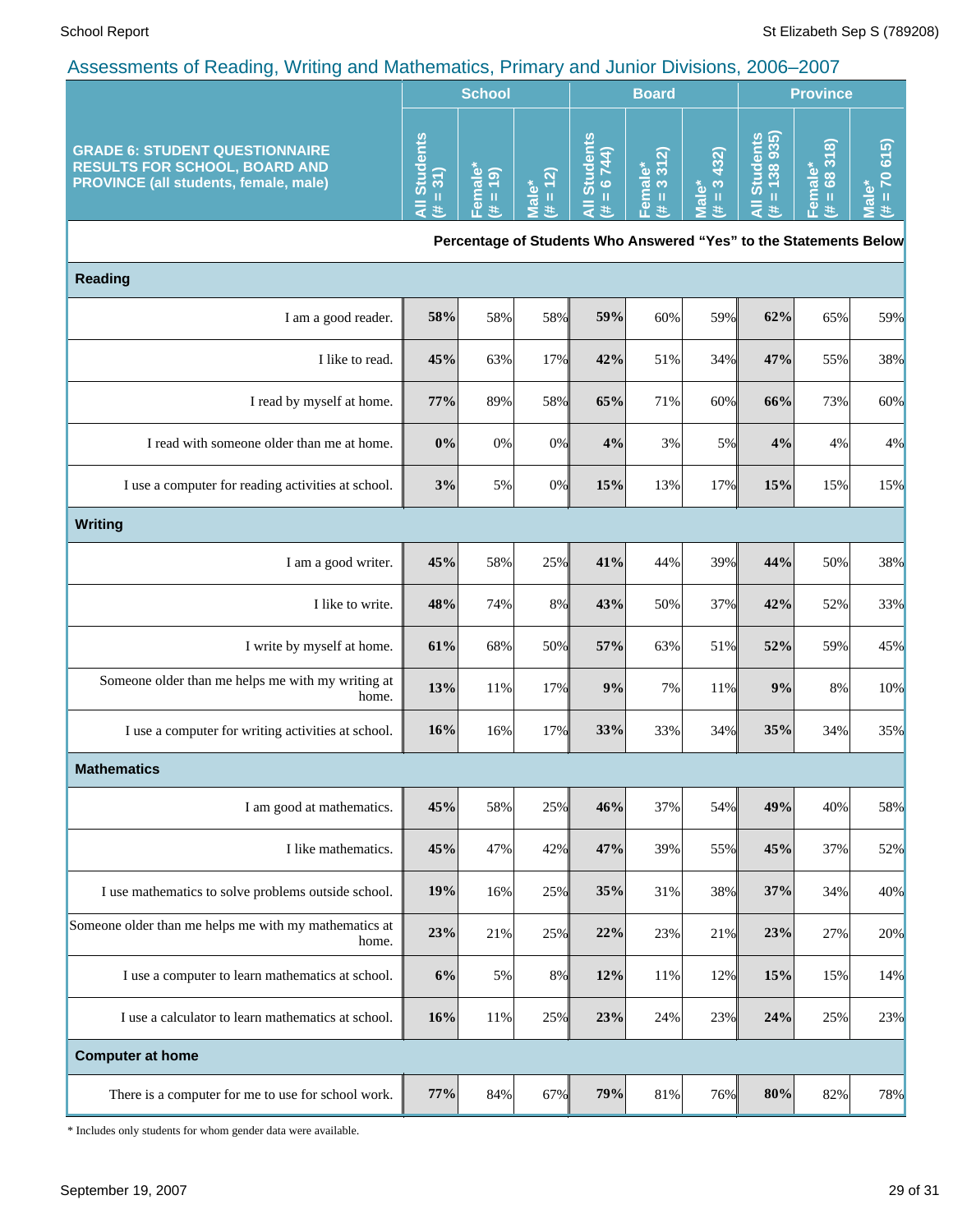|                                                                                                                               | recocomonto or reduing, rriting and mathomatico, i minary and cumor Britishio, 2000<br><b>School</b> |                     |                                  | <b>Board</b>                                    |                             |                                                       | <b>Province</b>                               |                                |                                        |
|-------------------------------------------------------------------------------------------------------------------------------|------------------------------------------------------------------------------------------------------|---------------------|----------------------------------|-------------------------------------------------|-----------------------------|-------------------------------------------------------|-----------------------------------------------|--------------------------------|----------------------------------------|
| <b>GRADE 6: STUDENT QUESTIONNAIRE</b><br><b>RESULTS FOR SCHOOL, BOARD AND</b><br><b>PROVINCE (all students, female, male)</b> | <b>Students</b><br>$= 31$<br>$\bar{a}$<br>y.                                                         | Female*<br>(# = 19) | $= 12$<br>Male <sup>*</sup><br>违 | <b>Students</b><br>6744)<br>п<br>$\bar{a}$<br>违 | Female*<br>$(\# = 3 \ 312)$ | 432)<br>$\infty$<br><b>Male*</b><br>$\mathbf{H}$<br>共 | Students<br>= 138 935)<br>п<br>$\bar{a}$<br>进 | 318<br>Female*<br>$(\# = 683)$ | 70 615)<br>Male <sup>®</sup><br>Ш<br>违 |
| Language(s) students speak at home:**                                                                                         |                                                                                                      |                     |                                  |                                                 |                             |                                                       |                                               |                                |                                        |
| only or mostly English                                                                                                        | 55%                                                                                                  | 63%                 | 42%                              | 70%                                             | 69%                         | 71%                                                   | 82%                                           | 82%                            | 82%                                    |
| another language (or languages) as often as English                                                                           | 19%                                                                                                  | 16%                 | 25%                              | 19%                                             | 20%                         | 19%                                                   | 12%                                           | 12%                            | 11%                                    |
| only or mostly another language (or other languages)                                                                          | 26%                                                                                                  | 21%                 | 33%                              | 10%                                             | 11%                         | 10%                                                   | 6%                                            | 6%                             | 7%                                     |
| Language(s) that people speak to students at home:**                                                                          |                                                                                                      |                     |                                  |                                                 |                             |                                                       |                                               |                                |                                        |
| only or mostly English                                                                                                        | 52%                                                                                                  | 58%                 | 42%                              | 57%                                             | 55%                         | 59%                                                   | 77%                                           | 76%                            | 77%                                    |
| another language (or languages) as often as English                                                                           | 19%                                                                                                  | 16%                 | 25%                              | 23%                                             | 23%                         | 22%                                                   | 12%                                           | 12%                            | 11%                                    |
| only or mostly another language (or other languages)                                                                          | 29%                                                                                                  | 26%                 | 33%                              | 20%                                             | 22%                         | 19%                                                   | 12%                                           | 11%                            | 12%                                    |

\* Includes only students for whom gender data were available.

\*\* Percentages may not add to 100, due to a lack of or ambiguous responses.